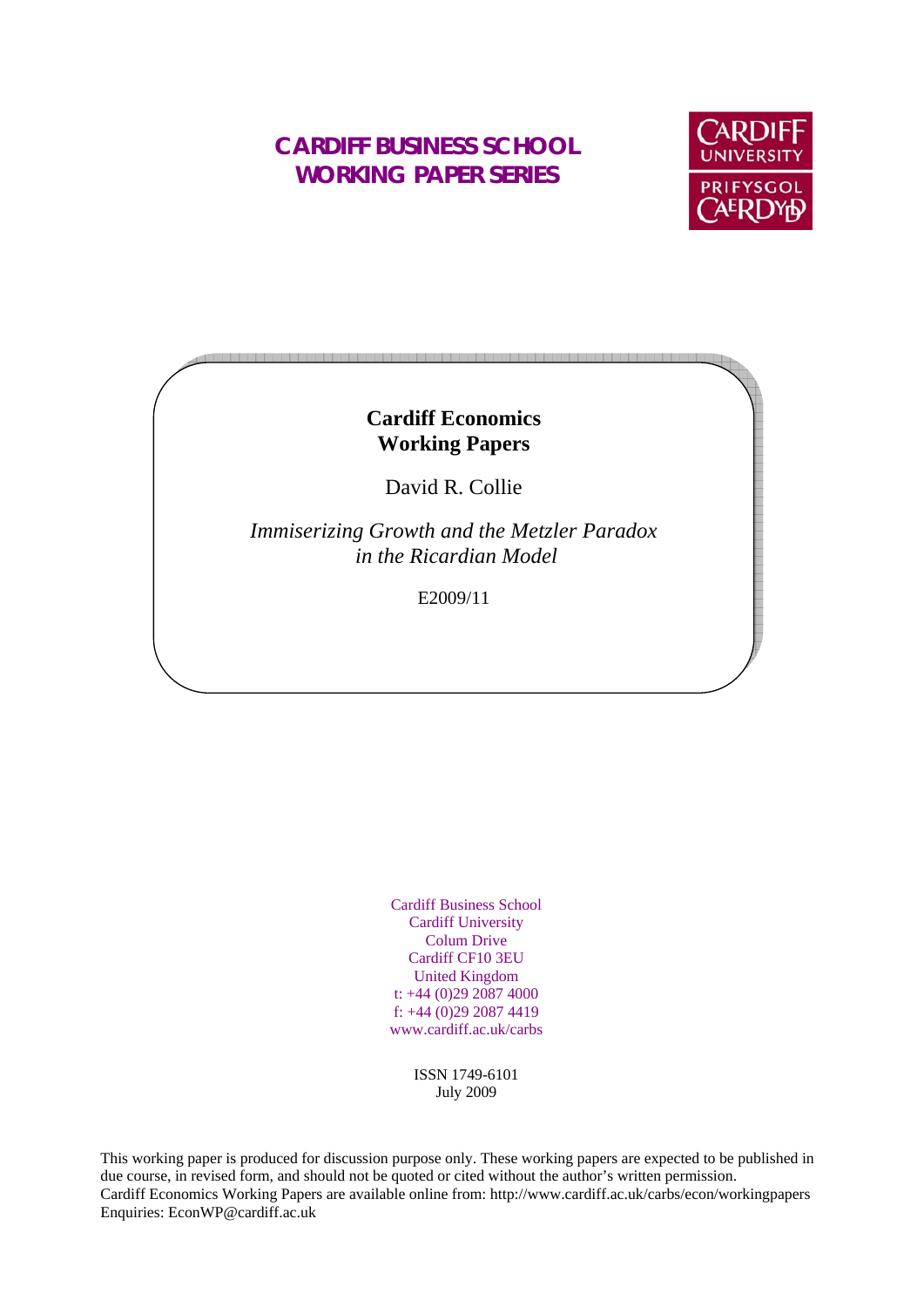# **Immiserizing Growth and the Metzler Paradox**

# **in the Ricardian Model**

David R. Collie

Cardiff Business School, Cardiff University

July 2009

# Abstract

Conditions for the occurrence of immiserizing growth and the Metzler paradox are analysed in the Ricardian model when consumers in the foreign country have Leontief preferences while consumers in the home country have Cobb-Douglas preferences. By using specific functional forms, the conditions for the occurrence of the two paradoxes are defined in terms of the exogenous parameters of the model rather than endogenous variables such as the elasticity of demand for exports in the conditions of Bhagwati (1958) and Metzler (1949a and b). It is shown that the simultaneous occurrence of both paradoxical results is possible for some parameter values.

Keywords: Immiserizing Growth; Metzler Paradox; Import Tariffs; Ricardian Model.

JEL Classification: F11; F13.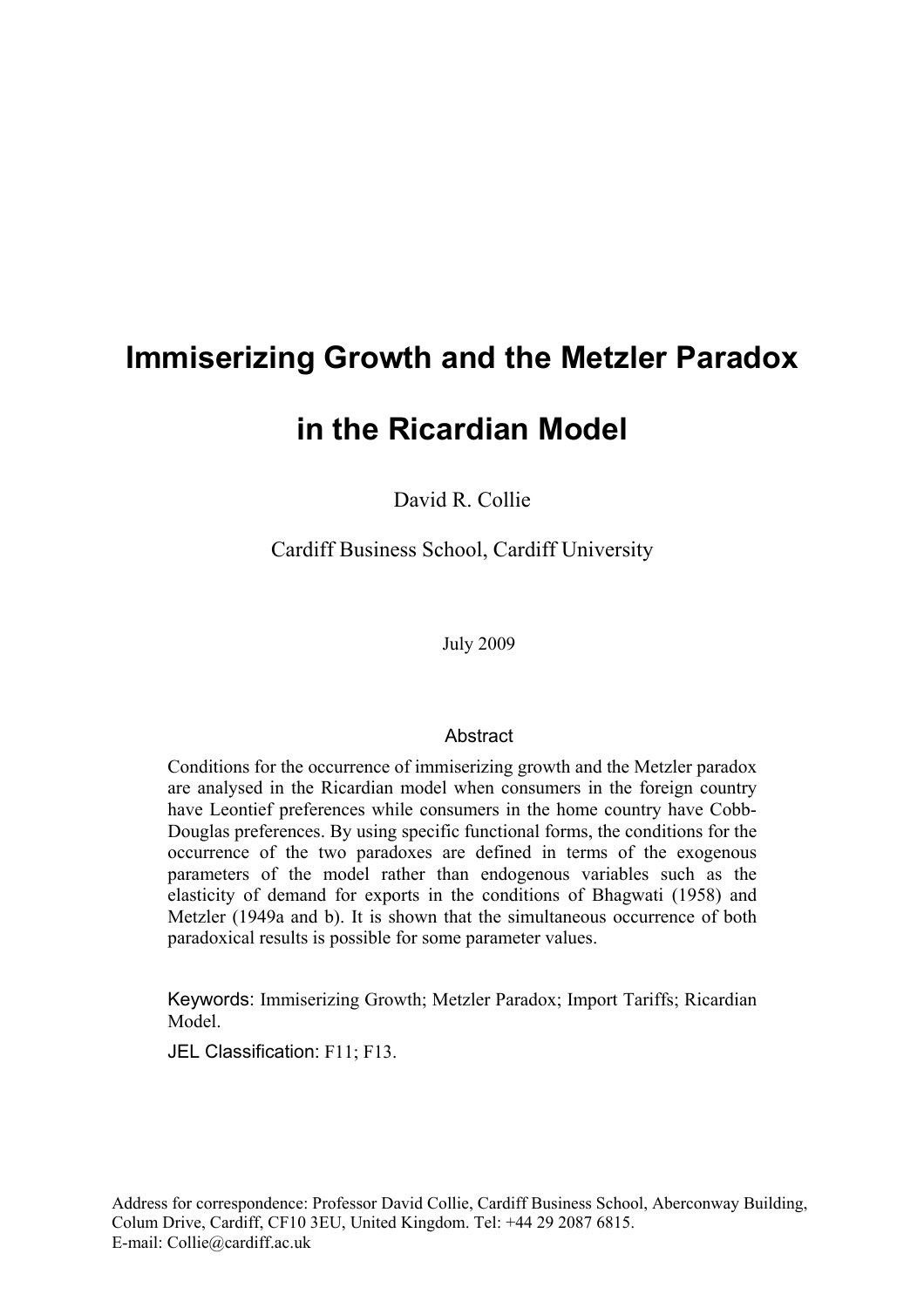## **1. Introduction**

Although it is sixty years since the publication of Metzler (1949a and b), the Metzler paradox still seems to be a counterintuitive result to scholars of international trade.<sup>1</sup> The possibility that the domestic relative price of the importable good may fall when a country imposes an import tariff arises if the offer curve of the foreign country is sufficiently inelastic so that the elasticity of demand for exports is lower than the marginal propensity to consume the exportable good. Then, the improvement in the terms of trade is so large that the domestic relative price of the importable good will fall as a result of the import tariff. This paradoxical result was even doubted by Södersten and Vind (1968 and 1969), but confirmed by Jones (1969). For import quotas, Falvey (1975) showed that the Metzler paradox will not occur, since if the Metzler paradox occurs then imports increase with a tariff and this cannot occur with an import quota, but the Metzler paradox can occur with export quotas.

Another paradoxical result that may arise when the foreign offer curve is inelastic is immiserizing growth, and the conditions for the occurrence of immiserizing growth were derived by Bhagwati (1958). Immiserizing growth occurs when technological change (or an increase in factor endowments) shifts the production possibility frontier of a country outwards, but the primary benefit from economic growth is outweighed by the secondary loss due to the worsening of the terms of trade. According to Jones (1985), both immiserizing growth and the Metzler paradox are best understood by looking at income effects, and both paradoxes are most likely when the income effects dominate the substitution effects.

This paper will analyse the conditions for the occurrence of immiserizing growth and the Metzler paradox in the Ricardian model using specific functional forms. A necessary

 $\frac{1}{1}$ <sup>1</sup> As Metzler (1949a, p. 17) noted, the paradox had already been discussed by Lerner (1936, pp. 310-311) who also derived the condition for the occurrence of the paradox. Since Lerner already has a tariff pardox, see (Jones, 1985), there would be no point in renaming the Metzler paradox as the Lerner paradox.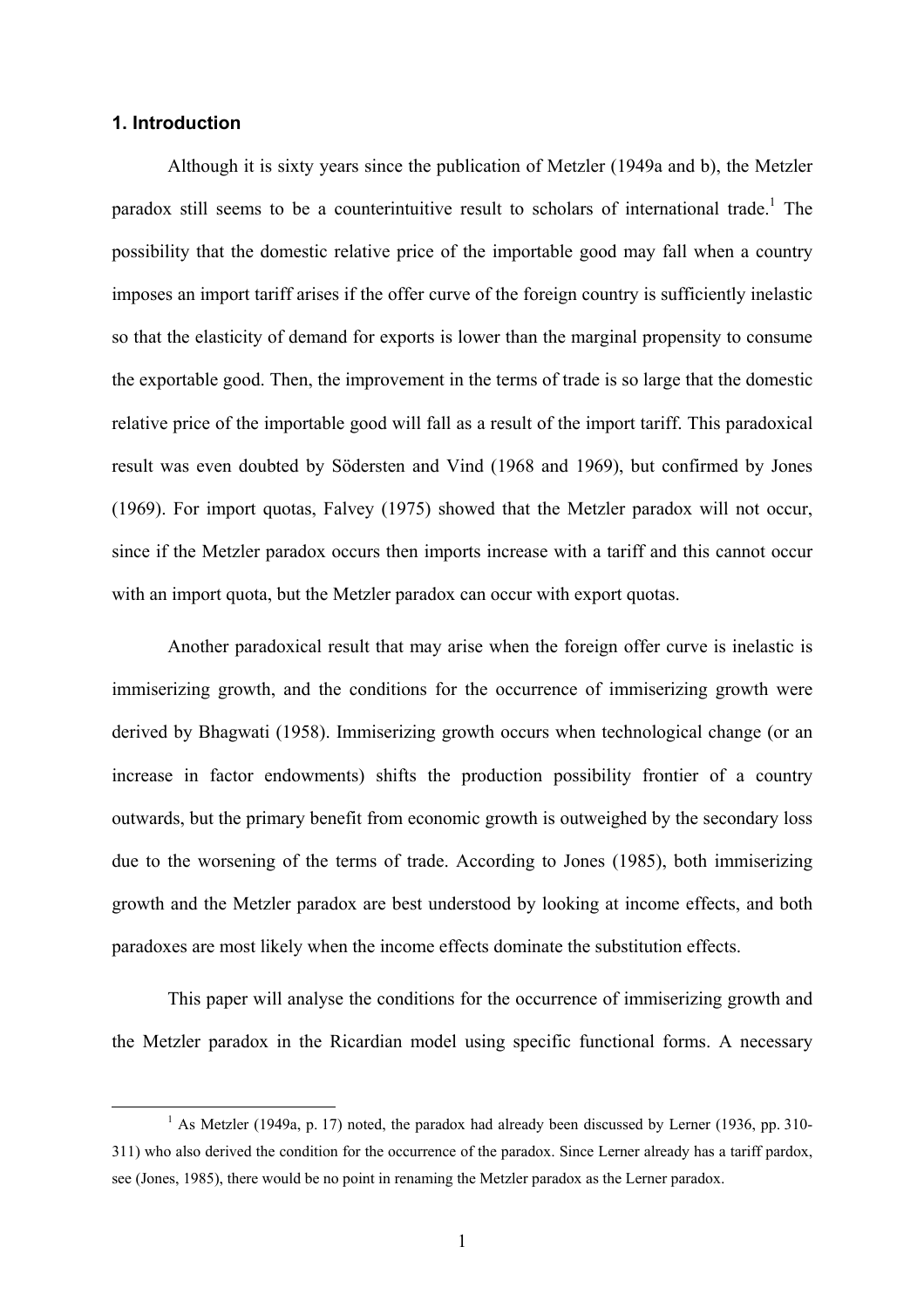condition for both paradoxes in the Ricardian model is that the foreign offer curve is inelastic, and this can be achieved by assuming that the products are prefect complements in the foreign country whereas preferences in the home country can be represented by a Cobb-Douglas utility function. By using specific functional forms, the conditions for the occurrence of the two paradoxes will be defined in terms of the exogenous parameters of the model (demand, technology and factor endowment parameters) rather than in terms of endogenous variables such as the elasticity of demand for exports that arises in the conditions derived by Bhagwati (1958) and Metzler (1949a and b). Finally, it will also be shown that both paradoxes will occur simultaneously for some parameter values.

## **2. The Ricardian Model**

The familiar Ricardian model of international trade has two countries, the home country labelled *A* and the foreign country labelled *B*, with a labour endowment of  $L_A$  in country *A* and  $L<sub>B</sub>$  in country *B*. Labour can be used to produce two goods, *X* and *Y*, using constant-returns to scale technology. The unit labour input requirements for the two goods are  $a_x$  and  $a_y$  in country *A* and  $b_x$  and  $b_y$  in country *B*, where the reciprocals of the unit labour input requirements are the marginal physical products of labour. The production possibility frontier of country *A* is linear and given by  $y_A = L_A/a_y - (a_x/a_y)x_A$ , where  $a_x/a_y$  is the opportunity cost of good *X*. Similarly, the production possibility frontier of country *B* is linear and given by:  $y_B = L_B / b_Y - (b_X / b_Y) x_B$ , where  $b_X / b_Y$  is the opportunity cost of good *X*. Without any loss of generality, assume  $a_X/a_Y < b_X/b_Y$  so that country *A* has a comparative advantage in the production of good *X*.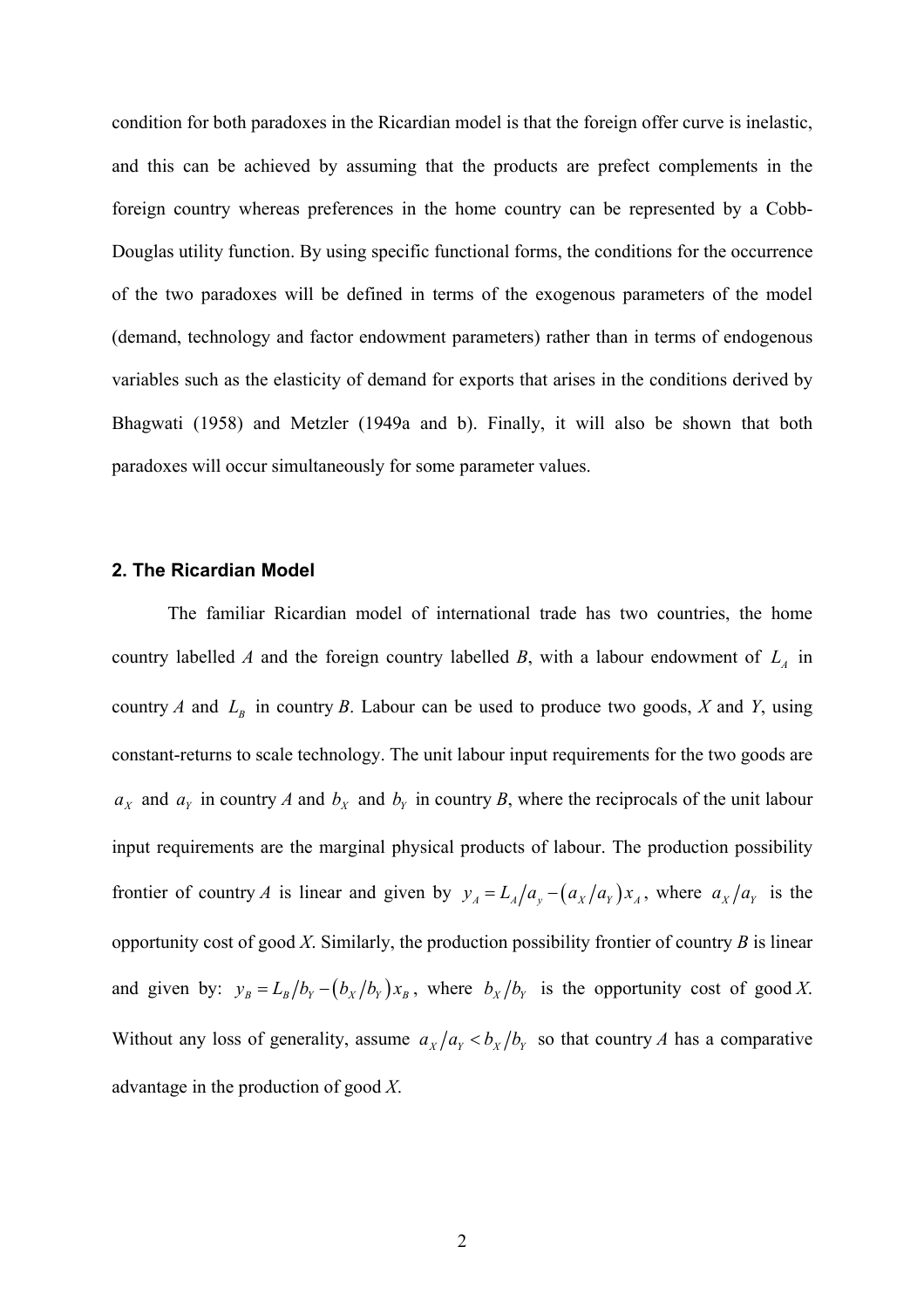In country *A*, it will be assumed that the preferences of the representative consumer are given by a Cobb-Douglas utility function:  $u_A = x_A^{\gamma} y_A^{1-\gamma}$ , where  $\gamma \in (0,1)$  is the expenditure share of good *X*. In country *B*, so that its offer curve is inelastic, it will be assumed that the preferences of the representative consumer are given by a Leontief utility function:  $u_B = Min\{\mu x_B, y_B\}$ , where  $\mu > 0$ , so the products are perfect complements in country *B*. Obviously, both utility functions are homogeneous of degree one, which means that preferences are homothetic, so both goods are normal in both countries. Hence, the occurrence of the two paradoxes will not be dependent upon any of the goods being inferior goods or even Giffen goods. In country *A*, the price of good *X* is  $p_x^A$ , the price of good *Y* is  $p_Y^A$ , and the wage is  $w_A$ . In country *B*, the price of good *X* is  $p_X^B$ , the price of good *Y* is  $p_Y^B$ , and the wage is  $w_B$ . The income of the representative consumer is  $m_A$  in country *A* and  $m_B$ in country *B*. Given the utility functions, it is straightforward to show that the demands for the two goods in the two countries are:

$$
x_A^D = \frac{\gamma m_A}{p_X^A}, \qquad y_A^D = \frac{(1-\gamma)m_A}{p_Y^A}, \qquad x_B^D = \frac{m_B}{p_X^B + \mu p_Y^B}, \qquad y_B^D = \frac{\mu m_B}{p_X^B + \mu p_Y^B} \tag{1}
$$

Consider the free trade equilibrium, assuming complete specialisation so that the free trade relative price of good *X* is between the opportunity costs (autarky relative prices) of the two countries:  $a_X/a_Y < p_X/p_Y < b_X/b_Y$ . Then, country *A* will completely specialise in the production of good *X* supplying  $x_A^S = L_A/a_X$  and  $y_A^S = 0$ . Its wage will be given by the marginal productivity of labour in its *X* industry:  $w_A = p_A^A / a_X$ , so the income of the representative consumer is:  $m_A = w_A L_A = p_A^A L_A / a_X$ . Hence, the supply of exports of good X from country *A* is: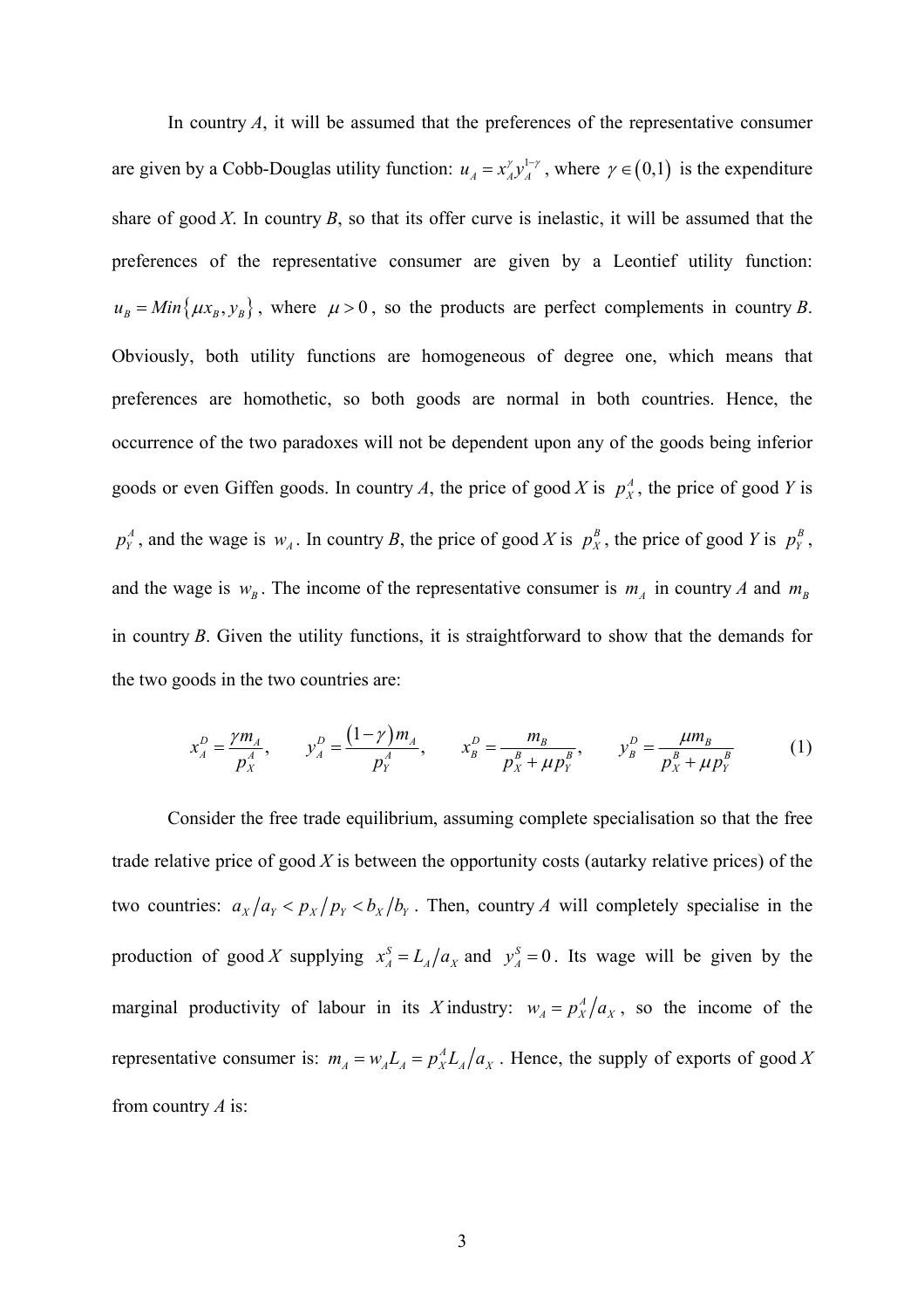$$
x_A^S - x_A^D = \frac{L_A}{a_X} - \frac{\gamma w_A L_A}{p_X^A} = \frac{(1 - \gamma) L_A}{a_X} \tag{2}
$$

The free trade equilibrium in country *A* is shown in figure 1 where production is at **P** and consumption is at **F** (the autarky equilibrium production and consumption is at **N**).

Under free trade, country *B* will completely specialise in the production of good *Y* supplying  $x_b^S = 0$  and  $y_b^S = L_b/b_y$ . Its wage will be given by the marginal productivity of labour in its *Y* industry:  $w_B = p_Y^B / b_Y$ , so the income of the representative consumer is:  $m_B = w_B L_B = p_Y^B L_B / b_Y$ . The demand for imports of good *X* by country *B* (or the demand for the exports of good *X* from country *A*) is:

$$
x_B^D - x_B^S = \frac{w_B L_B}{p_X^B + \mu p_Y^B} = \frac{p_Y^B L_B}{b_Y \left(p_X^B + \mu p_Y^B\right)}
$$
(3)

The free trade equilibrium in country *B* is shown in figure 2 where production is at **P** and consumption is at **F** (the autarky equilibrium production and consumption is at **N**).

The offer curves of the two countries are shown in figure 3, and the elasticity of demand for exports facing country *A* (or the elasticity of demand for imports of good *X* by country *B*) can be derived from (3):

$$
\eta_X = -\frac{\partial \left(x_B^D - x_B^S\right)}{\partial p_X} \frac{p_X}{\left(x_B^D - x_B^S\right)} = \frac{p_X^B}{p_X^B + \mu p_Y^B} \in (0,1)
$$
\n<sup>(4)</sup>

Hence, since the elasticity of demand is less than one, the offer curve of country *B* is inelastic so a worsening of its terms of trade will reduce its demand for imports, but increase its supply of exports. This is because the products are perfect complements in country *B* so the effect of the terms of trade on consumption is entirely due to the income effect as there is no substitution effect. From (2), the elasticity of supply of exports in country *A* is  $\varepsilon_X = 0$  so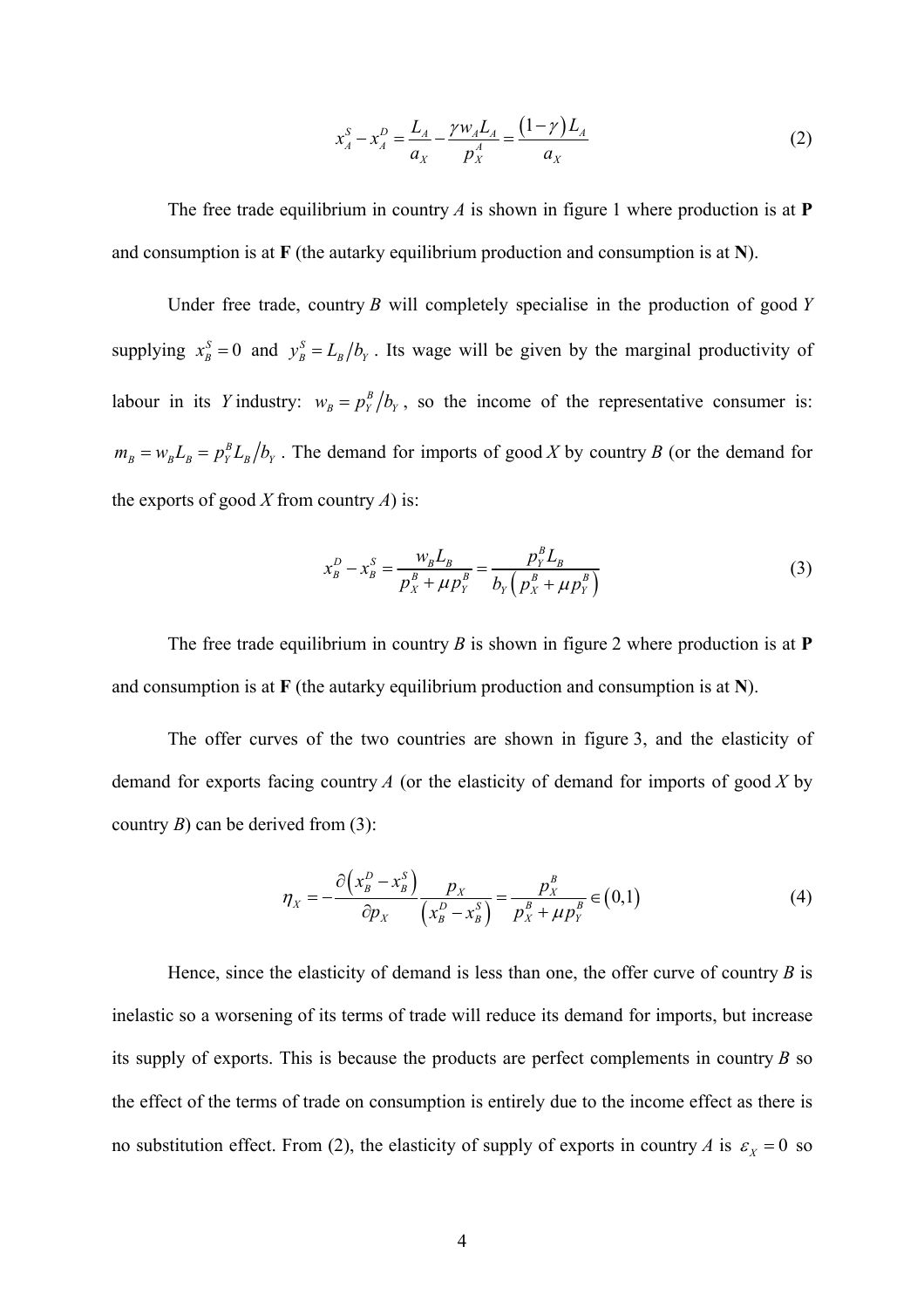the offer curve of country *A* is vertical in figure 3, which is a feature of the Cobb-Douglas utility function where a fraction  $\gamma$  of income is spent on good X.

Under free trade, with no barriers to trade, relative prices will be the same in both countries so  $p_x^A / p_y^A = p_x^B / p_y^B = (p_x / p_y)^F$ . Equating (2) and (3) yields the free trade equilibrium relative price:

$$
\left(\frac{p_{X}}{p_{Y}}\right)^{F} = \frac{a_{X}L_{B} - \mu(1-\gamma)b_{Y}L_{A}}{(1-\gamma)b_{Y}L_{A}}
$$
\n(5)

The free trade equilibrium is given by the intersection of the two offer curves in figure 3 at **F** where the terms of trade are  $(p_x/p_y)^F$ . The assumption of complete specialisation will be valid if  $a_x/a_y < p_x/p_y < b_x/b_y$ , and this will be the case if the relative labour endowments of the two countries,  $\lambda = L_B/L_A$ , are between a lower and an upper bound:

$$
\lambda^{L} = \frac{(1-\gamma)(a_{X} + \mu a_{Y})b_{Y}}{a_{X}a_{Y}} < \lambda < \frac{(1-\gamma)(b_{X} + \mu b_{Y})}{a_{X}} = \lambda^{U}
$$
(6)

It will be assumed that the labour endowments are such that this inequality is satisfied. Having derived the equilibrium terms of trade, the elasticity of demand for exports facing country *A* can now be expressed as a function of the exogenous parameters of the model by substituting (5) into (4), which yields:

$$
\eta_X = 1 - \frac{\mu (1 - \gamma) b_Y L_A}{a_X L_B} \in (0, 1)
$$
\n(7)

The elasticity of demand for exports is an endogenous variable that is a function of the demand parameters, the technology parameters and the labour endowments. When the relative labour endowment is  $\lambda = \lambda^L$ , the elasticity of demand for exports is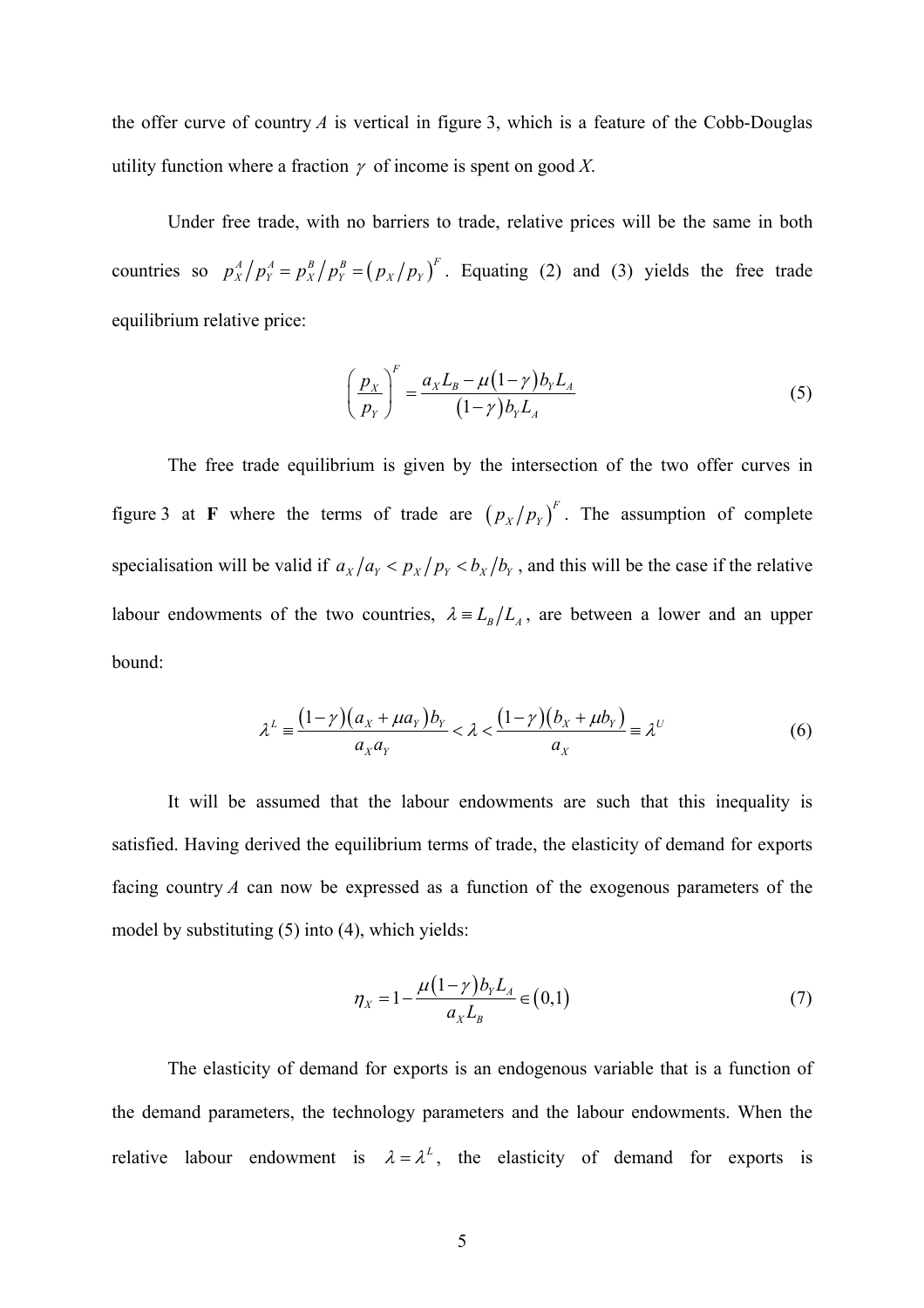$\eta_X^L = a_X/(a_X + \mu a_Y)$ , and when  $\lambda = \lambda^U$ ,  $\eta_X^U = b_X/(b_X + \mu b_Y)$ , where it can be shown that:  $\eta_X^U > \eta_X^L$  since  $a_X/a_Y < b_X/b_Y$ . The elasticity of demand for exports facing country *A* is decreasing in the demand parameter  $\mu$ , and it can be shown that when  $\mu < a_x/a_y$  then the elasticity of demand for exports is always greater than one-half since  $\eta_X^U > \eta_X^L > 1/2$ , whereas when  $\mu > b_x/b_y$  then the elasticity of demand for exports is always less one-half since  $\eta_{\rm v}^L < \eta_{\rm v}^U < 1/2$ .

### **3. Immiserizing Growth**

Now consider the effects of economic growth in country *A* in the form of technological change in the *X* industry that reduces the unit labour input requirement,  $a<sub>x</sub>$ . This will expand the *X* industry in country *A* and lead to a worsening of the terms of trade and the possibility of immiserizing growth first identified by Bhagwati (1958). Differentiating (5) yields the effect on the terms of trade:

$$
\frac{\partial (p_X/p_Y)}{\partial a_X} = \frac{L_B}{(1-\gamma)b_Y L_A} > 0
$$
\n(8)

Therefore, a reduction in the unit labour input requirement will worsen the terms of trade for country *A*. This is shown in figure 3 where the offer curve of country *A* shifts outwards as a result of the reduction in the unit labour input requirement from  $a_x$  to  $a'_x$ , and the equilibrium shifts from **F** to **G** with the terms of trade falling from  $(p_x/p_y)^F$  to  $(p_x/p_y)^G$ . The possibility of immiserizing growth is shown in figure 4 where the outward shift of the production possibility frontier as a result of the reduction in the unit labour input requirement from  $a_x$  to  $a'_x$ , and shifts production from **P** to **Q**. This increase in production is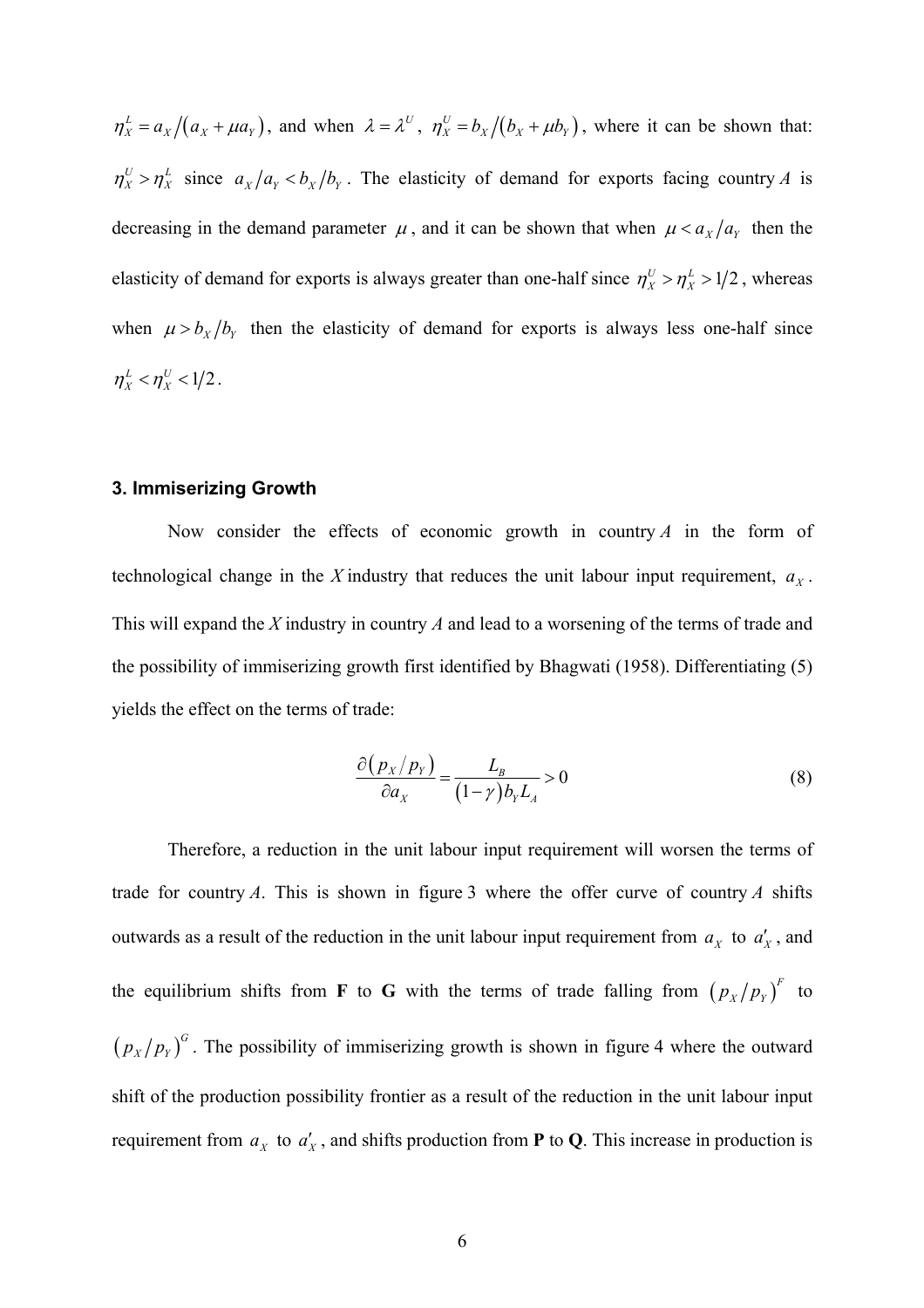more than offset by the worsening of the terms of trade, and hence the consumption of the representative consumer shifts from **F** to **G**, which is on a lower indifference curve.2

Given the Cobb-Douglas utility function, the welfare of the representative consumer in country *A* is given by the indirect utility function:  $v_A = m_A (p_X / \gamma)^{-\gamma} (p_Y / 1 - \gamma)^{\gamma - 1}$ . Substituting the income and wage into the indirect utility function yields the welfare of the representative consumer under free trade:

$$
v_A = \gamma^{\gamma} \left(1 - \gamma\right)^{1 - \gamma} \frac{L_A}{a_X} \left(\frac{p_X}{p_Y}\right)^{1 - \gamma} \tag{9}
$$

To see the effect of technological change on welfare, differentiate (9) and use (8), which yields:

$$
\frac{\partial v_A}{\partial a_X} = \frac{\gamma^{\gamma} (1 - \gamma)^{1 - \gamma}}{a_X^2 b_Y} \left( \frac{p_X}{p_Y} \right)^{-\gamma} \left[ \mu (1 - \gamma) b_Y L_A - \gamma a_X L_B \right]
$$
(10)

A reduction in the unit labour input requirement will lead to immiserizing growth if this is positive, and this will be the case if the term in square brackets is positive since all the other terms are unambiguously positive. Hence, there will be immiserizing growth if the relative labour endowment is less than the critical value:

$$
\lambda = \frac{L_B}{L_A} < \frac{\mu(1-\gamma)b_Y}{\gamma a_X} = \lambda_G \tag{11}
$$

Therefore, immiserizing growth will occur if country *B* is sufficiently small relative to country *A*. The critical value is plotted in figure 5 as a function of the expenditure share of good *X* in country *A*,  $\gamma$ , for three possible values of the demand parameter  $\mu$ : a low value such that  $\mu < a_X/a_Y$  in figure 5a; a medium value such that  $a_X/a_Y < \mu < b_X/b_Y$  in figure 5b;

 $\overline{\phantom{a}}$ <sup>2</sup> Immiserizing growth only occurs because the country is not pursuing its optimal trade policy, which in the case of a large country would be the use of the optimum tariff to improve its terms of trade.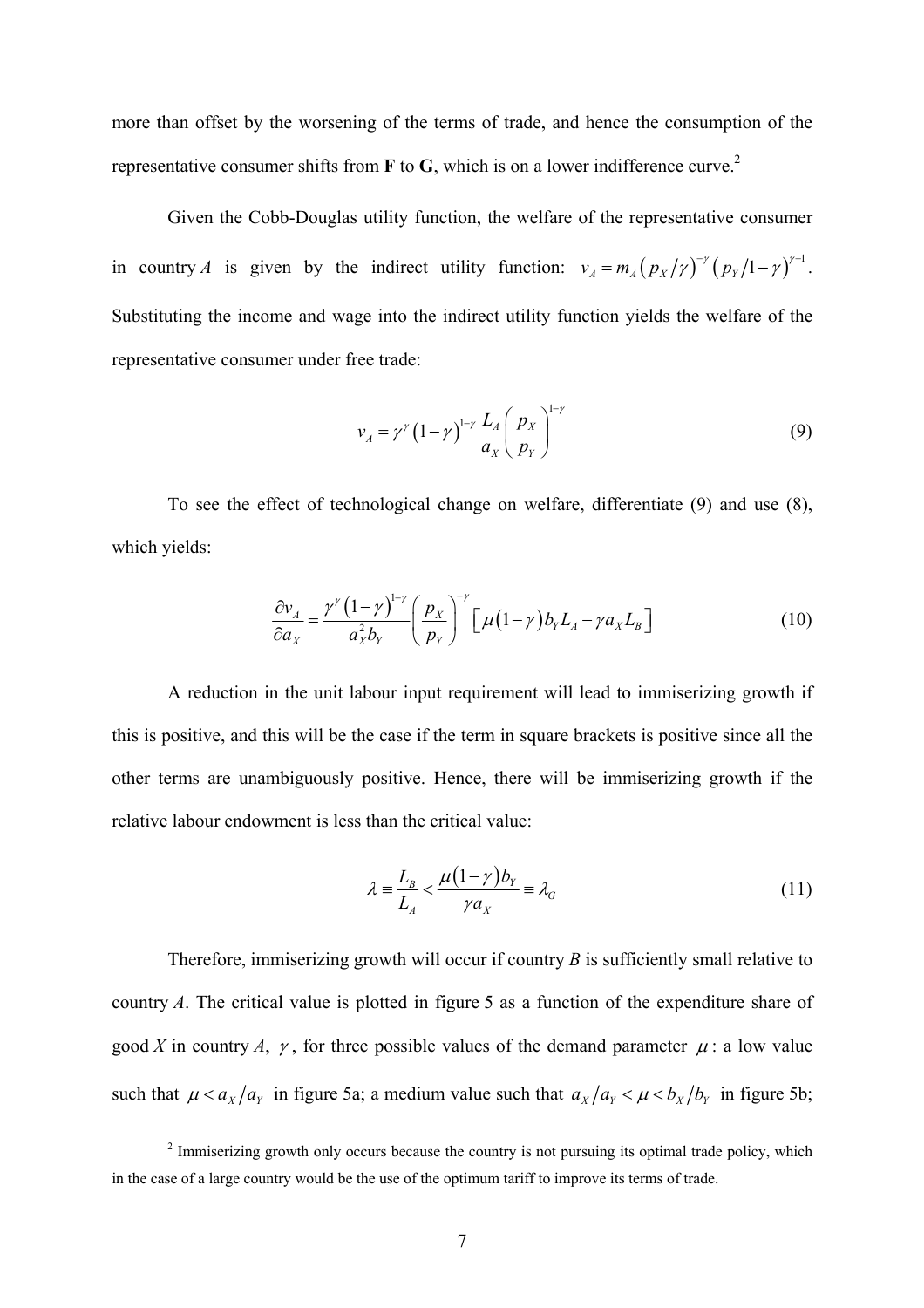and a high value such that  $\mu > b_x/b_y$  in figure 5c. There will be complete specialisation if the relative labour endowment is between the lower and upper bounds,  $\lambda^L$  and  $\lambda^U$ . It can be seen that  $\lambda_G > \lambda^L$  if the expenditure share of good *X* in country *A*  $\gamma < \gamma_G^L \equiv \mu a_Y/(a_X + \mu a_Y) \in (0,1)$ , and that  $\lambda_G < \lambda^U$  if the expenditure share of good X in country  $A \quad \gamma > \gamma_G^U \equiv \mu b_Y / (b_x + \mu b_y) \in (0,1)$ ; where  $\gamma_G^L > \gamma_G^U$  since  $a_x / a_y < b_x / b_y$ . Immiserizing growth will occur in the regions labelled **G** in figure 5. The likelihood of immiserizing growth is greatest, the lower is the expenditure share of good *X* in country *A*, <sup>γ</sup> , and the higher is the demand parameter in country *B*,  $\mu$ , since  $\gamma_G^L$  and  $\gamma_G^U$  are both increasing in  $\mu$ . This leads to the following proposition:

*Proposition 1: There will be immiserizing growth if*  $\gamma < \gamma_G^U$ *, or if*  $\gamma_G^U < \gamma < \gamma_G^L$  *and*  $\lambda < \lambda_G$ *, but if*  $\gamma > \gamma_G^L$  then there is no possibility of immiserizing growth.

Proposition 1 provides conditions for the occurrence of immiserizing growth in terms of the exogenous parameters of the Ricardian model (the relative labour endowments,  $\lambda$ ; the technology parameters,  $b_y/a_x$ ; and the demand parameters,  $\gamma$  and  $\mu$ ) rather than in terms of endogenous variables, such as the elasticity of demand for exports, in the well-known condition derived by Bhagwati (1958). The inquisitive reader might wonder about the relationship between these results. In the case of the Ricardian model, consumption of the importable good *Y* is equal to imports, there is no domestic production of the importable good *Y*, and, with Cobb-Douglas preferences, the compensated elasticity of demand for the importable good *Y* is  $\gamma$ . Then, the condition for immiserizing growth in equation (8) of Bhagwati (1958) reduces to:  $\eta_X < 1 - \gamma$ . Using (7), it can be shown that this yields (11) so the results are consistent as one would expect.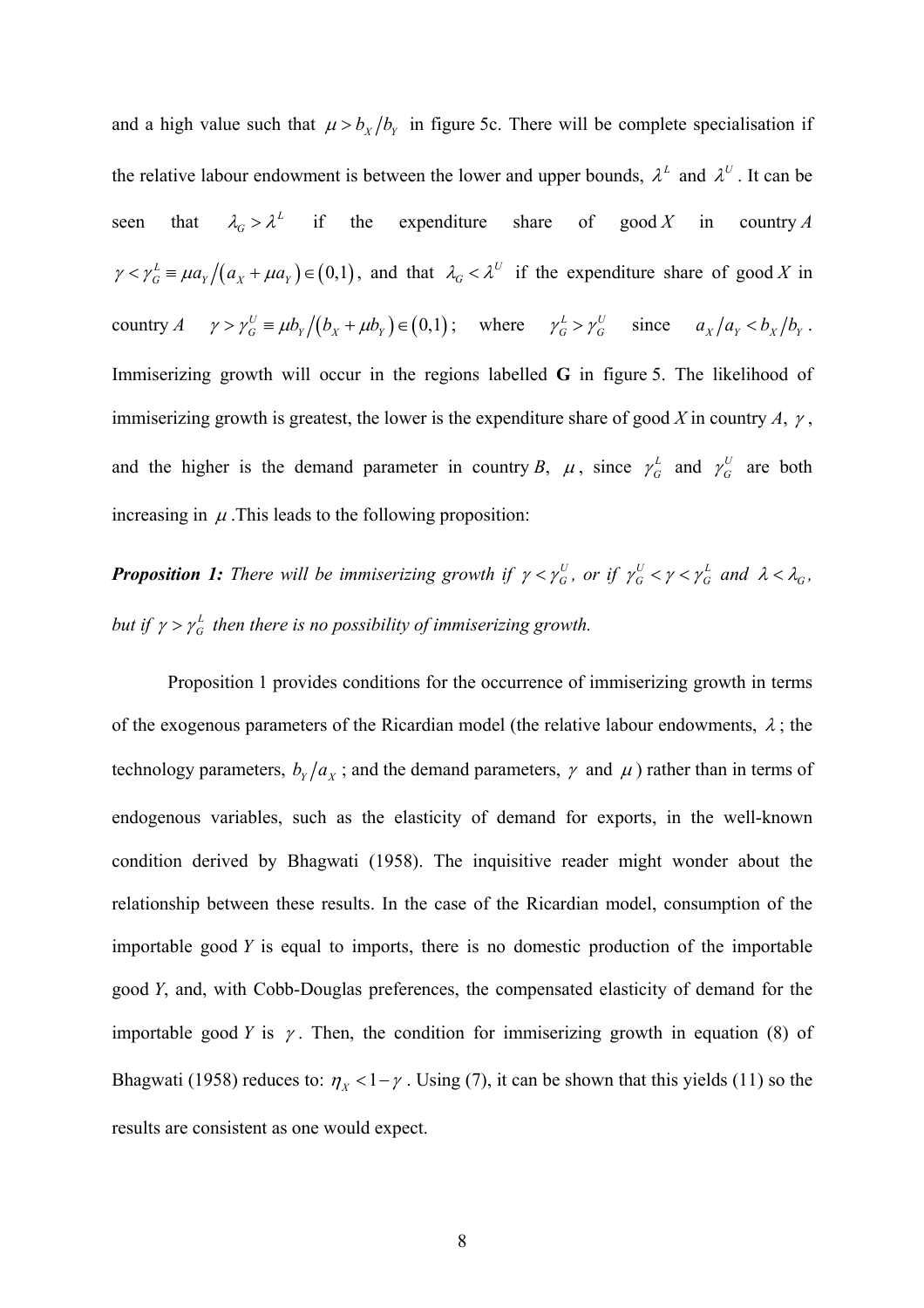#### **4. The Metzler Paradox**

Now consider the effect of country *A* imposing an *ad valorem* import tariff  $\tau$  on imports of good *Y*. The tariff would be expected to improve the terms of trade and increase the domestic relative price of the importable good. However, Metzler (1949a and 1949b) showed that when the foreign offer curve was inelastic then the improvement in the terms of trade may be so large that there is a decrease in the domestic relative price of the importable good. With a an import tariff on good *X*, the prices in country *A* will be  $p_x^A = p_x^B$  and  $p_Y^A = p_Y^B(1+\tau)$ . As a result of the import tariff, the income of the representative consumer in the country *A* is:  $m_A = w_A L_A + \tau p_Y^B y_A^D$ , which depends upon the quantity of imports. Therefore, before determining the equilibrium terms of trade, it is necessary to obtain the quantity of imports as a function of the terms of trade. Substituting the prices and income into (1) and solving for the demand for imports of good *Y* in country *A*:

$$
y_A^D = \frac{(1 - \gamma)L_A p_X^B}{(1 + \gamma \tau) a_X p_Y^B}
$$
 (12)

Substituting the prices and income into (1) and using (12), yields the demand for good *X* in country *A* yields:

$$
x_A^D = \frac{\gamma m_A}{p_X^A} = \frac{\gamma (1+\tau) L_A}{(1+\gamma \tau) a_X}
$$
 (13)

The import tariff increases demand for good *X* in country *A* and, since production will not change as a result of the tariff, there will be a reduction in the supply of exports from country *A*. Therefore, with the import tariff, the supply of exports of good *X* from country *A* is:

$$
x_A^S - x_A^D = \frac{(1 - \gamma)L_A}{(1 + \gamma \tau)a_X} \tag{14}
$$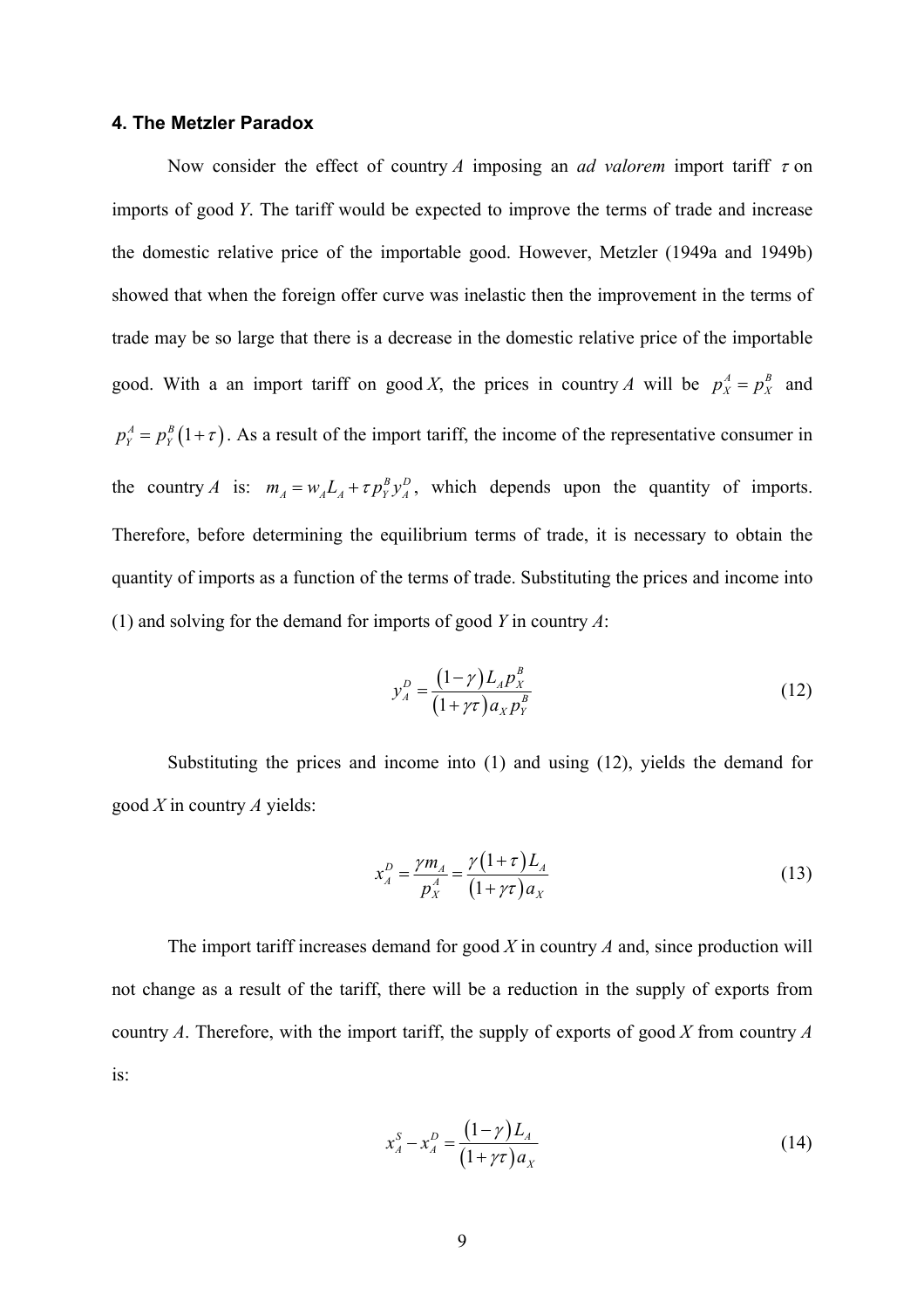The reduction in the supply of exports is shown in figure 6 where the there is an inward shift of the offer curve of country  $A$  that shifts the equilibrium from **F** to **T** that improves the terms of trade of country *A*. The equilibrium terms of trade with the tariff can be obtained by equating the supply of exports (14) with the demand for exports (3), which yields:

$$
\left(\frac{p_X^B}{p_Y^B}\right)^T = \frac{\left(1+\gamma\tau\right)a_X L_B - \left(1-\gamma\right)\mu b_Y L_A}{\left(1-\gamma\right)b_Y L_A} \tag{15}
$$

As expected, an import tariff will clearly improve the terms of trade of country *A*. Note that the import tariff will affect the elasticity of demand for exports facing country *A*, since substituting (15) into (4) yields:

$$
\eta_{X} = 1 - \frac{\mu (1 - \gamma) b_{Y} L_{A}}{(1 + \gamma \tau) a_{X} L_{B}} \in (0, 1)
$$
\n(16)

If the improvement in the terms of trade as a result of the import tariff is sufficiently large then there may be a fall in the domestic relative price of the importable good *Y* in country *A*. Figure 7 shows the equilibrium in country *A* with an import tariff for the case where the improvement in the terms of trade is such that the domestic relative price of the importable good *Y* does not change as a result of the tariff. As shown in (14), the import tariff reduces exports so consumption with the tariff **T** must be on the dashed vertical line where exports are  $(1+\tau)\gamma L_A/(1+\gamma\tau)a_x$ . Since preferences are homothetic and the domestic prices are unchanged, consumption with the tariff **T** must be on the dashed ray from the origin that passes through **F**, which represents consumption under free trade. If the improvement in the terms of trade is greater than that shown in figure 7 then the domestic price of the importable good *Y* will fall as a result of the tariff and the Metzler paradox will occur. Clearly, the tariff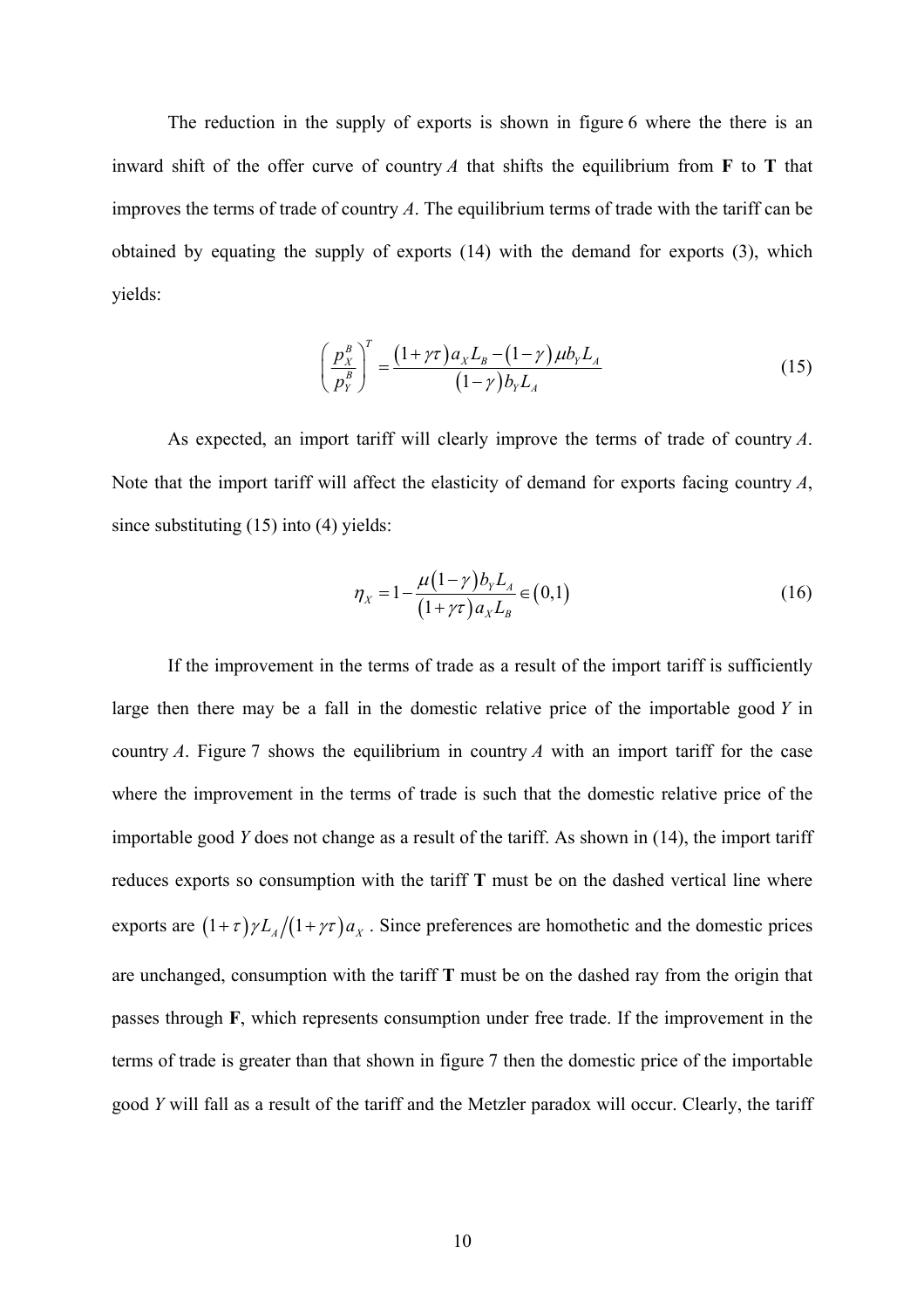has increased consumption of both goods so the utility of the representative consumer has increased.

The domestic price of the importable good *Y* is:  $p_Y^A = (1 + \tau) p_Y^B$ ; hence, using (15), the relative domestic price of the importable good *Y* in country *A* is:

$$
\rho = \left(\frac{p_Y^A}{p_X^A}\right)^T = \left(1+\tau\right)\left(\frac{p_Y^B}{p_X^B}\right)^T = \frac{\left(1+\tau\right)\left(1-\gamma\right)b_YL_A}{\left(1+\gamma\tau\right)a_XL_B-\left(1-\gamma\right)\mu b_YL_A} \tag{17}
$$

Differentiating (17) yields the effect of an import tariff on the relative domestic price of the importable good in country *A*:

$$
\frac{\partial \rho}{\partial \tau} = \frac{\left(1 - \gamma\right)^2 b_Y L_A \left[a_X L_B - \mu b_Y L_A\right]}{\left[\left(1 + \gamma \tau\right) a_X L_B - \left(1 - \gamma\right) \mu b_Y L_A\right]^2}
$$
(18)

Clearly, the Metzler paradox will occur if the domestic price of the importable good falls as a result of the tariff and this will be the case if the term in square brackets in the numerator is negative. Thus, the Metzler paradox will occur if the relative labour endowment is less than the critical value:

$$
\frac{L_B}{L_A} < \lambda_M \equiv \frac{\mu b_Y}{a_X} \tag{19}
$$

Hence, the Metzler paradox will occur if country  $B$  is sufficiently small relative to country *A*. The critical value is plotted in figure 5 as a function of the expenditure share of good *X* in country *A*,  $\gamma$ , for three possible values of the demand parameter in country *B*,  $\mu$ , where it can be seen that the critical value,  $\lambda_M$ , is independent of  $\gamma$ . It can be seen that  $\lambda_M > \lambda^L$  if the expenditure share of good *X*  $\gamma > \gamma_M^L \equiv a_X/(a_X + \mu a_Y) \in (0,1)$  and that  $\lambda_M < \lambda^U$  if the expenditure share of good *X*  $\gamma < \gamma_M^U \equiv b_X / (b_X + \mu b_Y) \in (0,1)$ ; where  $\gamma_M^U > \gamma_M^L$ since  $a_x/a_y < b_x/b_y$ . The Metzler paradox will occur in the regions labelled **M** in figure 5.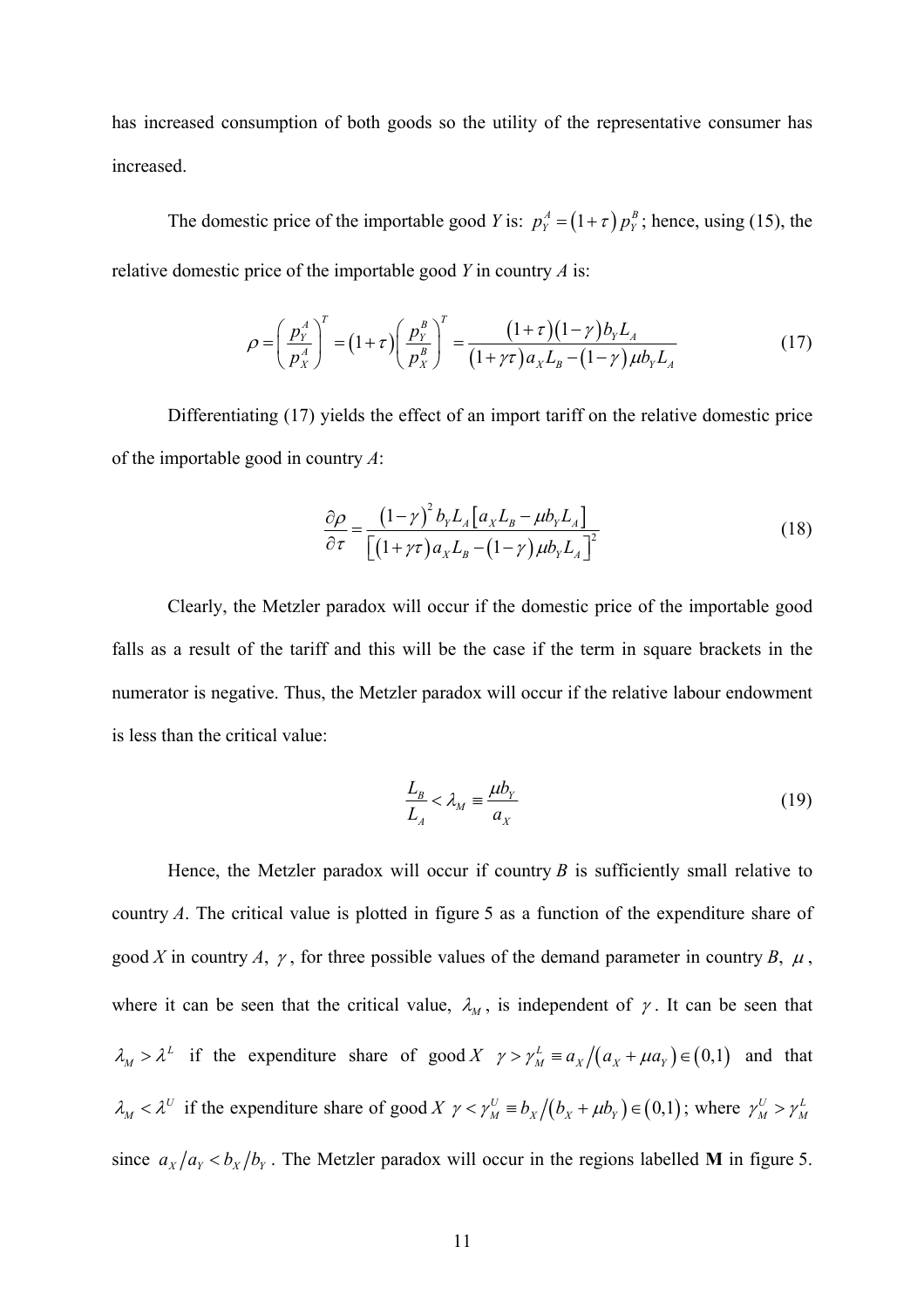The likelihood of the Metzler paradox is greatest, the higher is the expenditure share of good *X* in country *A*,  $\gamma$ , and the higher is the demand parameter in country *B*,  $\mu$ , since  $\gamma_M^L$ and  $\gamma_M^U$  are both decreasing in  $\mu$ . This leads to the following proposition:

*Proposition 2: There will be a decrease in the domestic relative price of the importable good as a result of an import tariff (the Metzler paradox) if*  $\gamma > \gamma_M^U$ *, or if*  $\gamma_M^L < \gamma < \gamma_M^U$  *and*  $\lambda < \lambda_M$ *, but if*  $\gamma < \gamma_M^L$  then there is no possibility of the Metzler paradox.

Proposition 2 provides conditions for the occurrence of the Metzler paradox in terms of the exogenous parameters of the Ricardian model rather than in terms of an endogenous variables, such as the elasticity of demand for exports, in the well-known condition derived by Metzler (1949a). Assuming the initial tariff rate is zero, Metzler (1949a) showed that the domestic relative price of the importable good will fall if the elasticity of demand for exports is less than the marginal propensity to consume the exportable good. With the Cobb-Douglas utility function in country *A*, the marginal propensity to consume the exportable good *X* is  $\gamma$ , so the condition from Metzler (1949a) reduces to  $\eta_X < \gamma$ . Using (7), it can be shown that this yields (19) so again the results are consistent even though (19) does not depend upon the demand parameter <sup>γ</sup> . Equation (12) of Metzler (1949b) provides a general condition for the Metzler paradox when the tariff is non-zero and the tariff revenue is redistributed to the consumer in a lump-sum manner, which again can be shown to be consistent with proposition 2.

Finally, having derived the conditions for immiserizing growth and the Metzler paradox, it is interesting to compare these two conditions and to consider the possibility of the simultaneous occurrence of both paradoxes in a country. Comparing the critical values of the expenditure share of good *X* in country *A*,  $\gamma$ , for the Metzler paradox with the analogous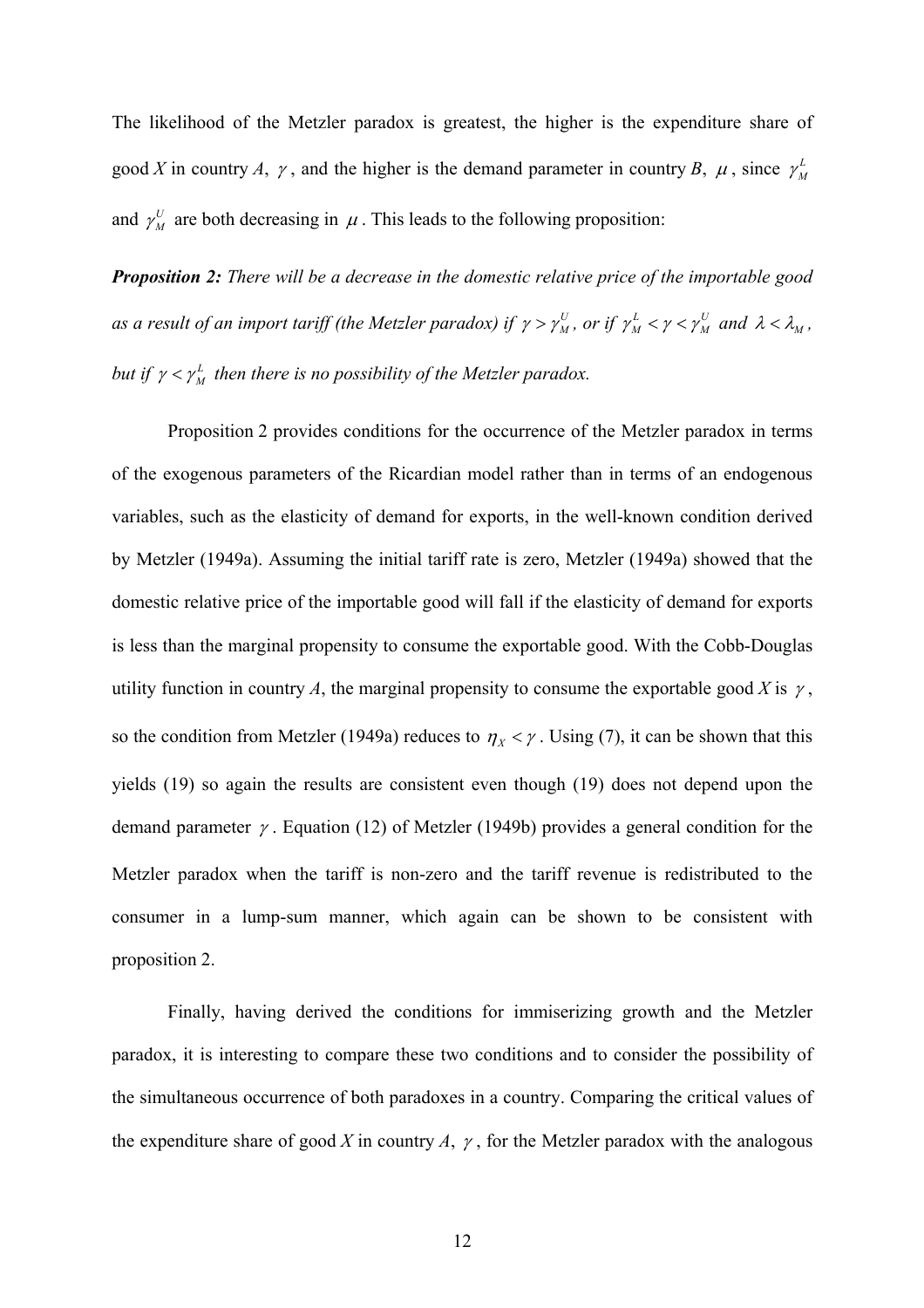values for immiserizing growth, it can be shown that  $\gamma_M^L = 1 - \gamma_G^L$  and  $\gamma_M^U = 1 - \gamma_G^U$ . Also, recall that the condition for immiserzing growth in terms of the elasticity of demand for exports was that  $\eta_X < 1 - \gamma$  whereas the condition for the Metzler paradox was that  $\eta_X < \gamma$ . Therefore, and as shown in figure 5, immiserizing growth is most likely to occur for low values of  $\gamma$  whereas the Metzler paradox is most likely to occur for high values of  $\gamma$ , and when  $\gamma = 1/2$ , the two critical values are equal,  $\lambda_G = \lambda_M$ . The occurrence of both paradoxes is possible for some parameter values as can be seen from figure 5 depending upon the value of the demand parameter in country *B*,  $\mu$ . For low values, when  $\mu < a_x/a_y$  shown in figure 5a, where the elasticity of demand for exports is always greater than a half,  $\eta_X > 1/2$ , the two paradoxes do not occur for the same parameter values, and there is a region, labelled **0**, where there are no paradoxes. For medium values, when  $a_x/a_y < \mu < b_x/b_y$  shown in figure 5b, the paradoxes both occur in the region labelled **GM**, and there are no paradoxes in the region labelled **0**. For high values, when  $\mu > b_x/b_y$  shown in figure 5c, where the elasticity of demand for exports is always less than a half,  $\eta_X < 1/2$ , the paradoxes both occur in the region labelled **GM**, and, in this case, one or both of the paradoxes always occurs. These results lead to the following proposition:

*Proposition 3: If*  $\mu > a_x/a_y$  *then both immiserizing growth and the Metzler paradox occur for the same parameter values when*  $\lambda < \lambda_G$  *and*  $\lambda < \lambda_M$ *, which will only be the case for*  $\gamma_M^L < \gamma < \gamma_G^L$ .

The occurrence of both paradoxes will occur if the elasticity of demand for exports is sufficiently low and, since the elasticity of demand for exports is decreasing in the demand parameter in country *B*,  $\mu$ , both paradoxes will occur when  $\mu$  is sufficiently large.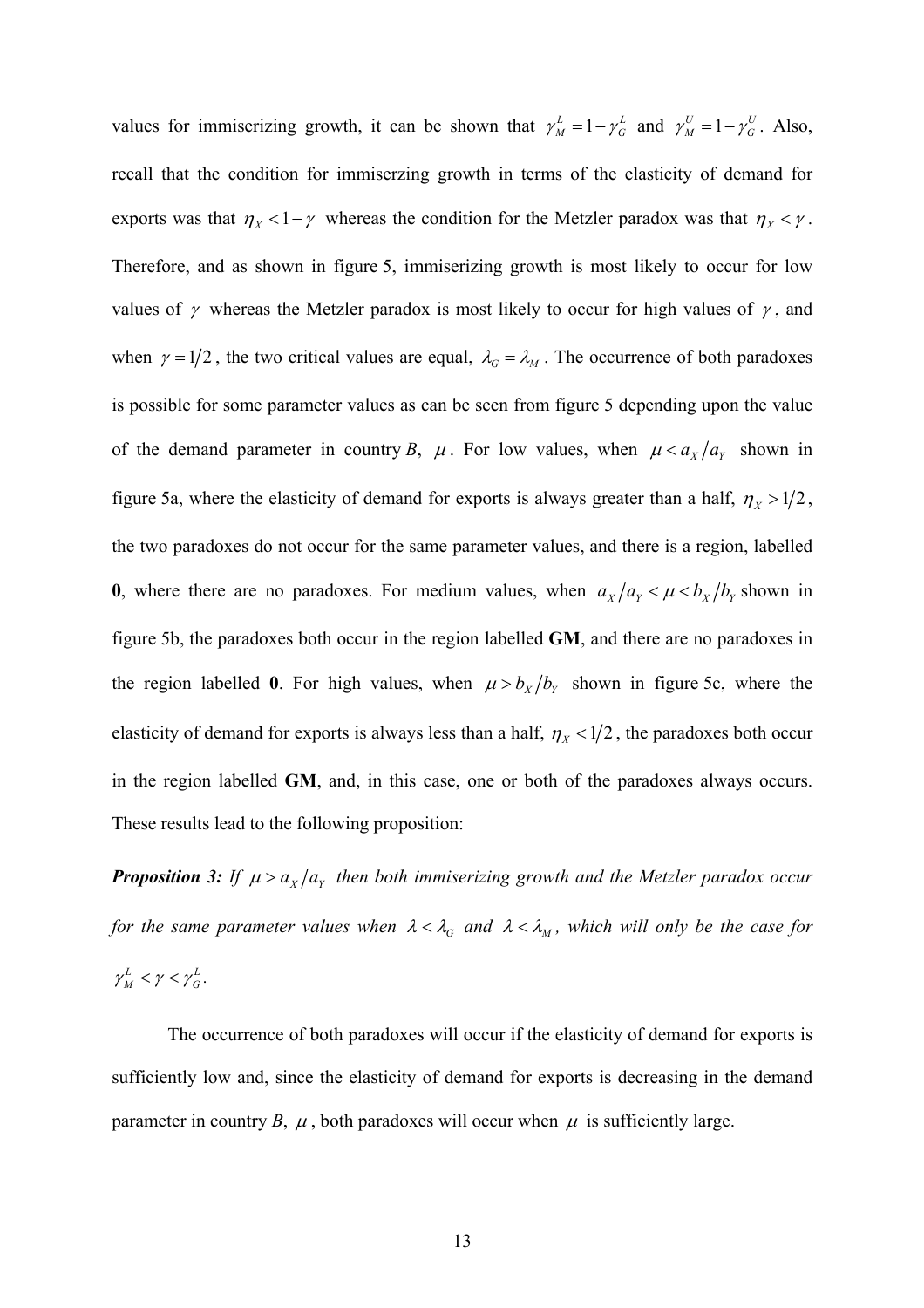#### **5. Conclusions**

The conditions for the occurrence of immiserizing growth and the Metzler paradox have been derived in the Ricardian model. Rather than derive general conditions, as in Bhagwati (1958) and Metzler (1949), that are expressed in terms of endogenous variables such as the elasticity of demand for exports, specific functional forms have been used to derive conditions in terms of the exogenous parameters of the model. In the Ricardian model, a necessary condition for both paradoxes is that the foreign offer curve is inelastic. Therefore, it was assumed that the products were perfect complements in country *B*, which yields an inelastic offer curve since there are only income effects from changes in the terms of trade and no substitution effects.<sup>3</sup> Although an inelastic foreign offer curve is a necessary condition for both paradoxes, it is not a sufficient condition for either of the paradoxes. Conditions for both paradoxes were derived in terms of the demand parameters, the technology parameters and the labour endowments. By using specific functional forms it was possible to characterise the occurrence of both paradoxes for the entire parameter space. Immiserizing growth was shown to occur when the expenditure share of the exportable good was sufficiently low whereas the Metzler paradox was shown to occur when the expenditure share of the exportable good was sufficiently high. Finally, it was shown that both paradoxes may occur for some parameter values, particularly when the elasticity of demand for exports was sufficiently low, which would be the case when the demand parameter  $\mu$  was sufficiently large.

 <sup>3</sup> <sup>3</sup> The importance of income effects for the explanation of many paradoxes in international trade has been stressed by Jones (1985).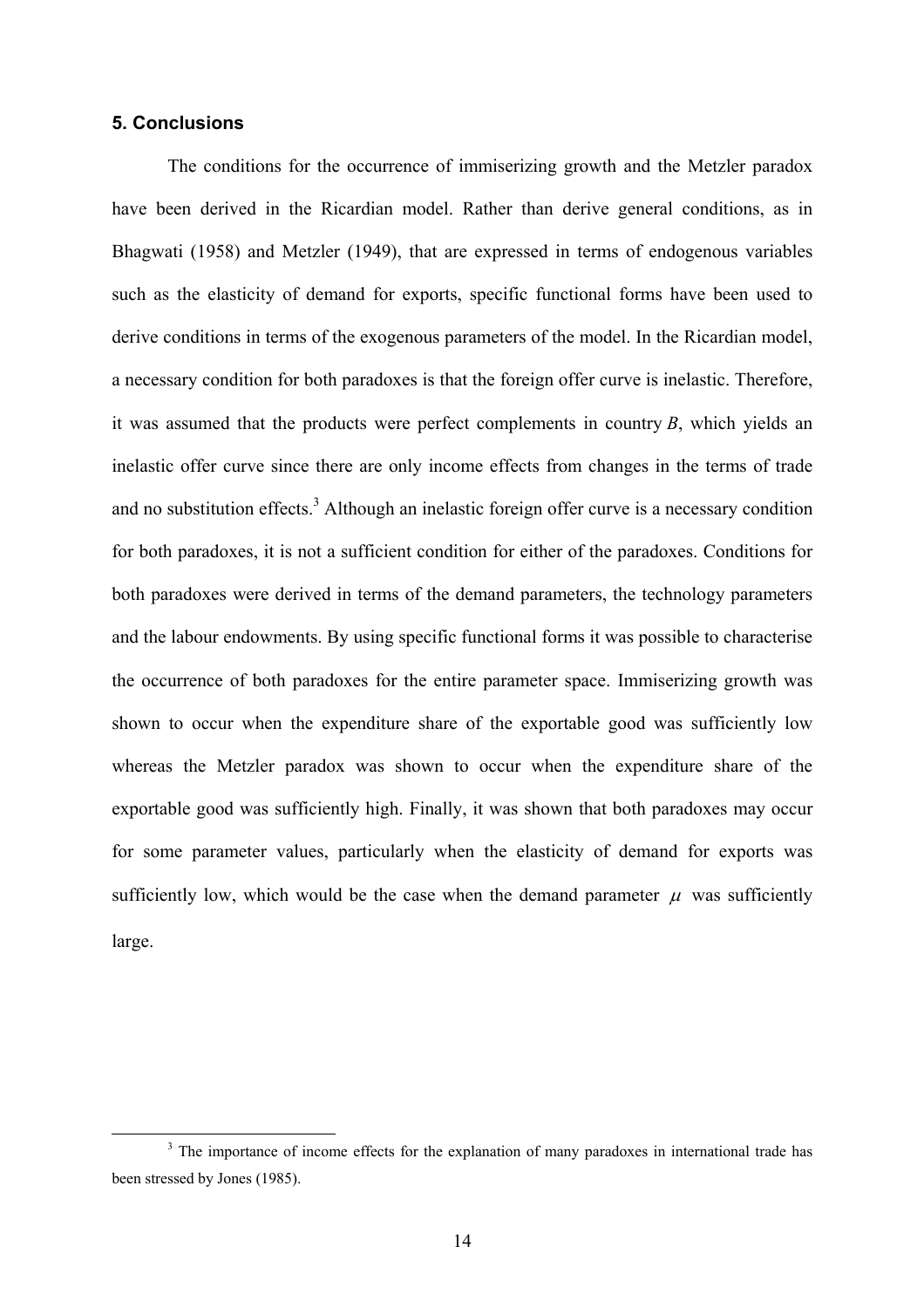### **References**

- Bhagwati, Jagdish N. (1958), 'Immiserizing growth: a geometrical note', *Review of Economic Studies 25*, pp. 201-205.
- Falvey, Rodney E. (1975). 'A note on the distinction between tariffs and quotas', *Economica 42*, pp. 319-326.
- Jones, Ronald W. (1969). 'Tariffs and trade in general equilibrium: comment', *American Economic Review 59*, pp. 418-424.
- Jones, Ronald W. (1985). 'Income effects and paradoxes in the theory of international trade', *Economic Journal 95*, pp. 330-344.
- Lerner, Abba P. (1936). 'The symmetry between import and export taxes' *Economica 3*, pp. 306-313.
- Metzler, Lloyd A. (1949a). 'Tariffs, the terms of trade and the distribution of national income', *Journal of Political Economy 57*, pp. 1-29.
- Metzler, Lloyd A. (1949b). 'Tariffs, international demand, and domestic prices', *Journal of Political Economy 57*, pp. 345-351.
- Södersten, Bo and Karl Vind (1968). 'Tariffs and trade in General equilibrium', *American Economic Review 58*, pp. 394-408.
- Södersten, Bo and Karl Vind (1969), 'Tariffs and trade in General equilibrium: reply', *American Economic Review 58*, pp. 424-426.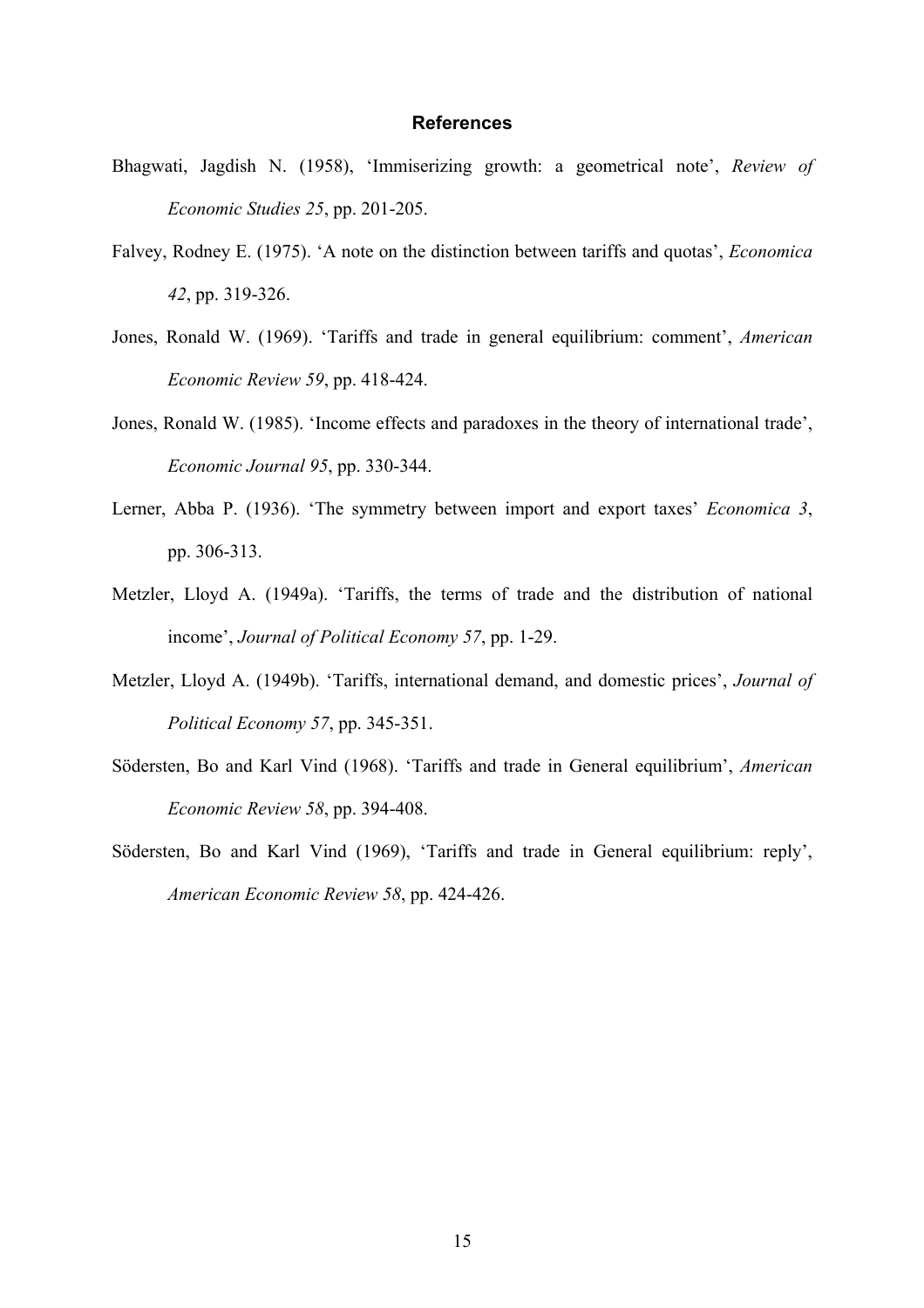

**Figure 1:** Free Trade Equilibrium in Country A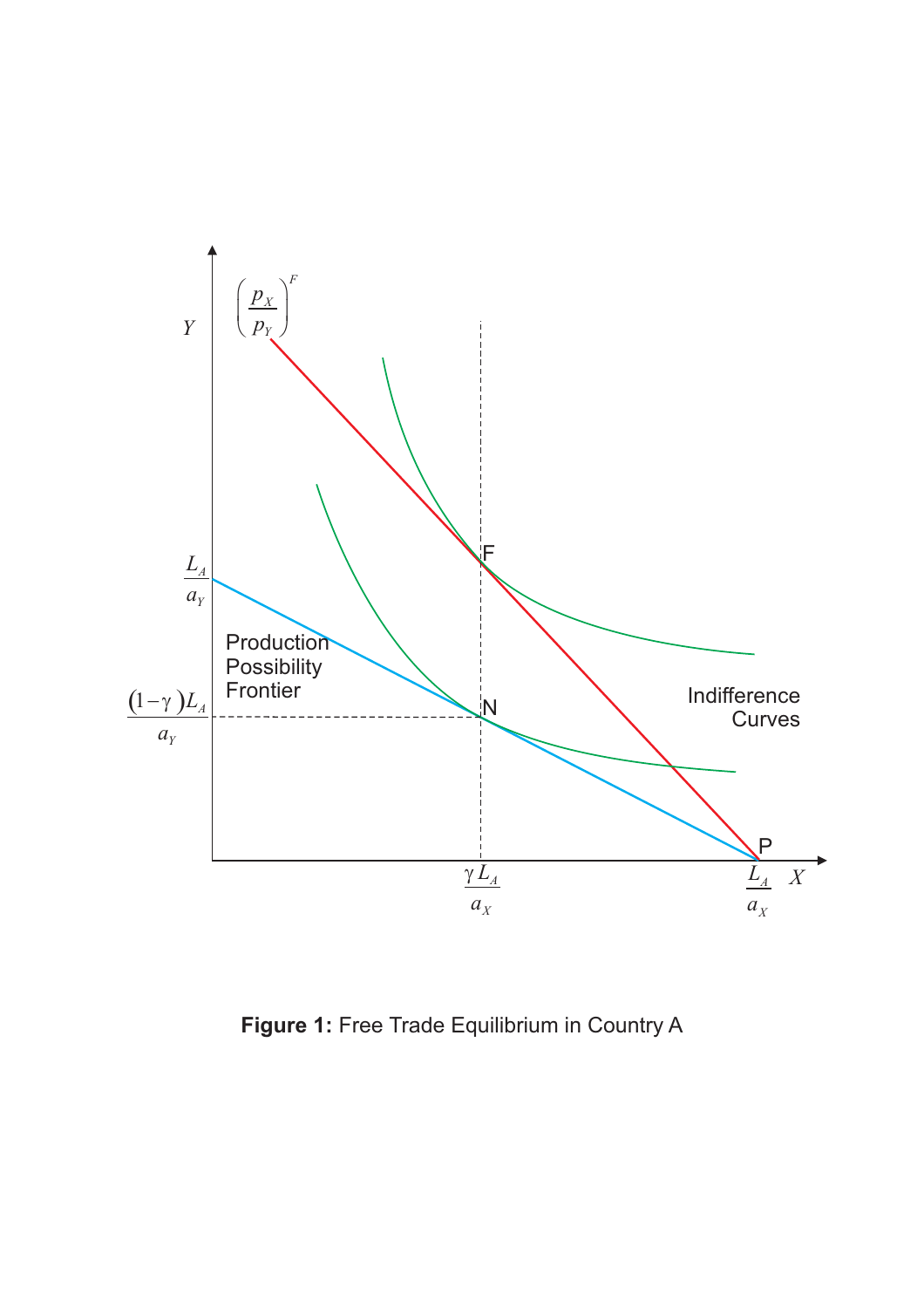

**Figure 2:** Free Trade Equilibrium in Country B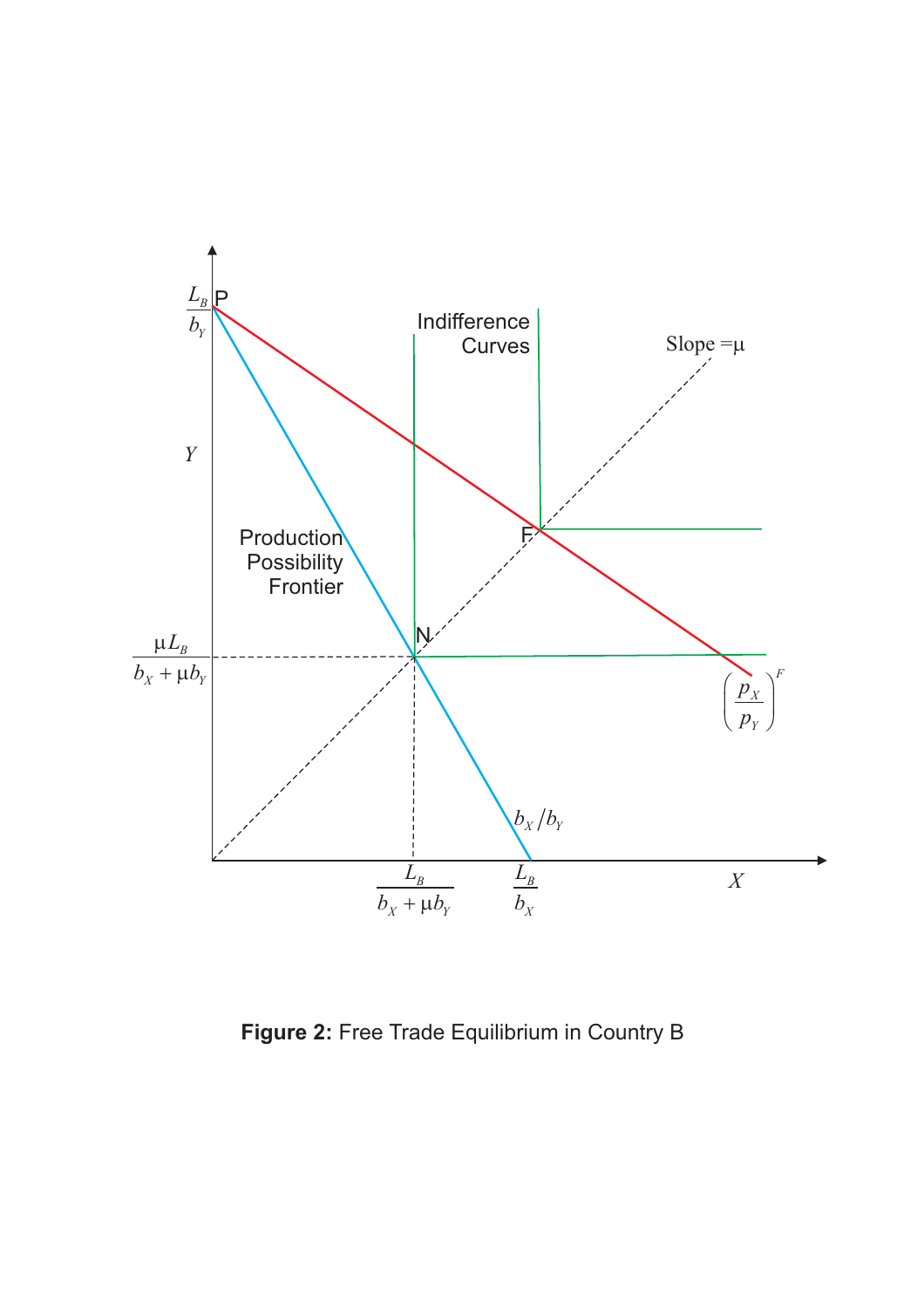

**Figure 3:** Offer Curves with Economic Growth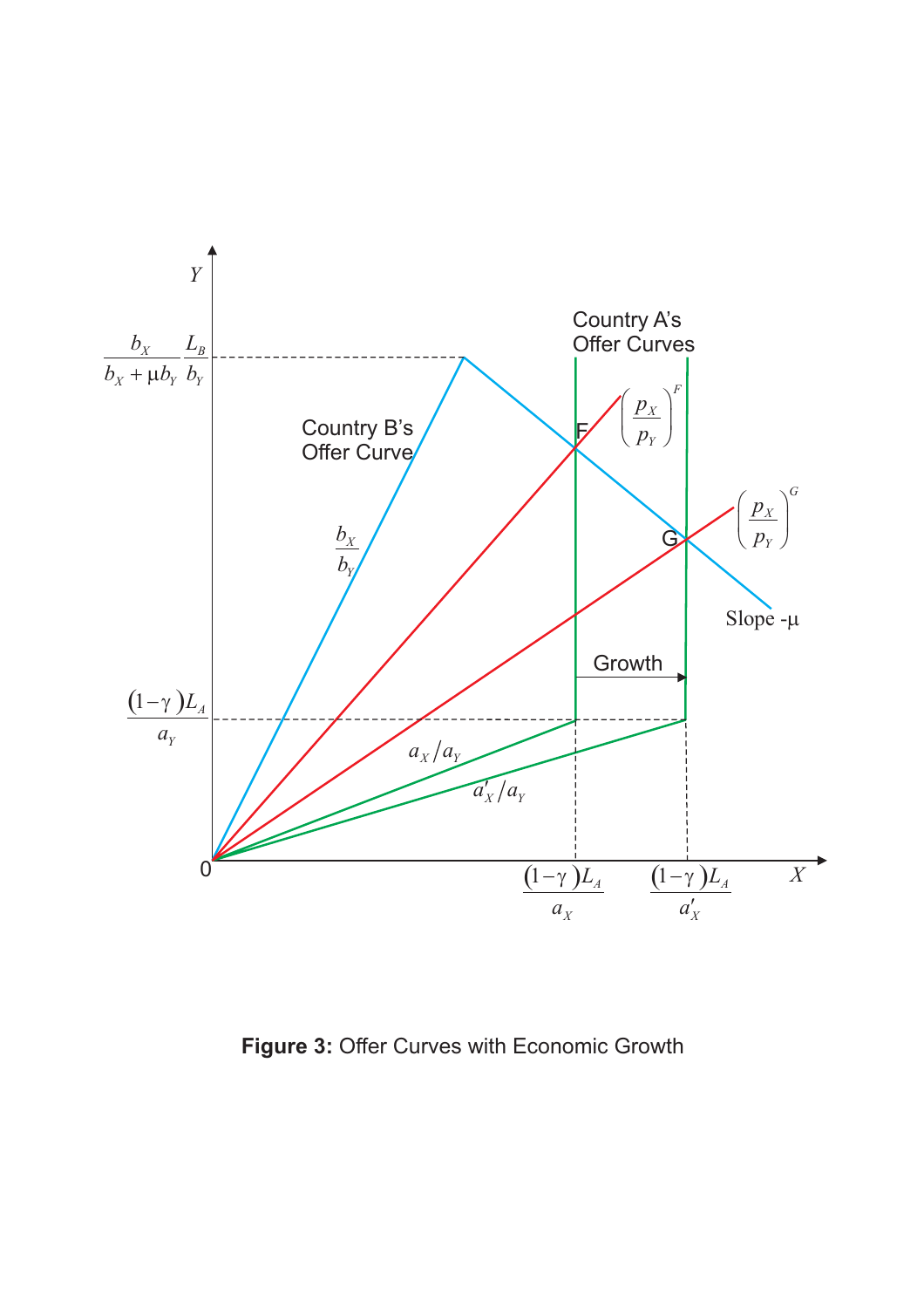

**Figure 4:** Immiserizing Growth in Country A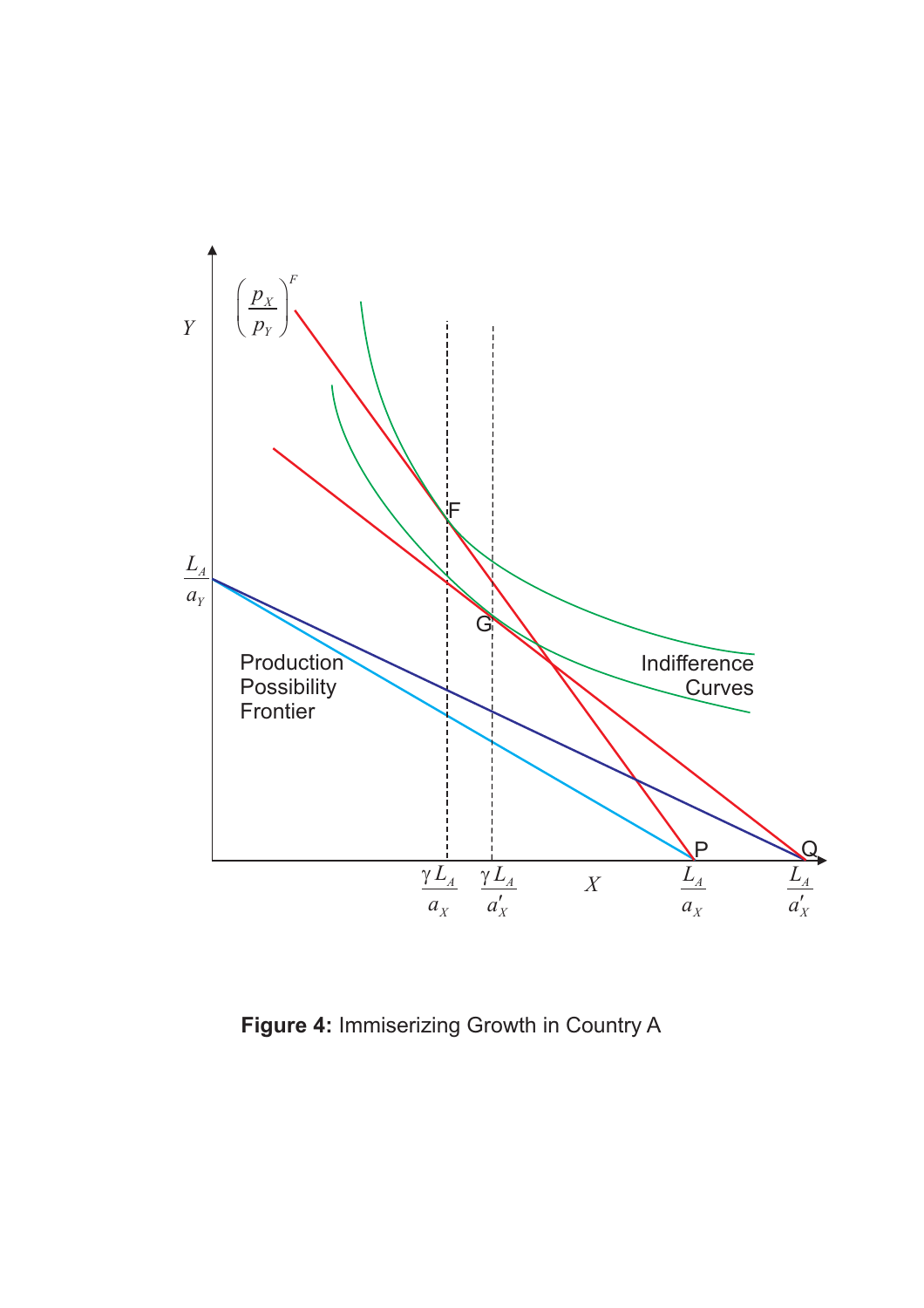**Figure 5:** Critical Values for Immiserizing Growth and the Metzler Paradox



Figure 5a:  $\mu < a_X/a_Y < b_X/b_Y$ 



Figure 5b:  $a_X/a_Y < \mu < b_X/b_Y$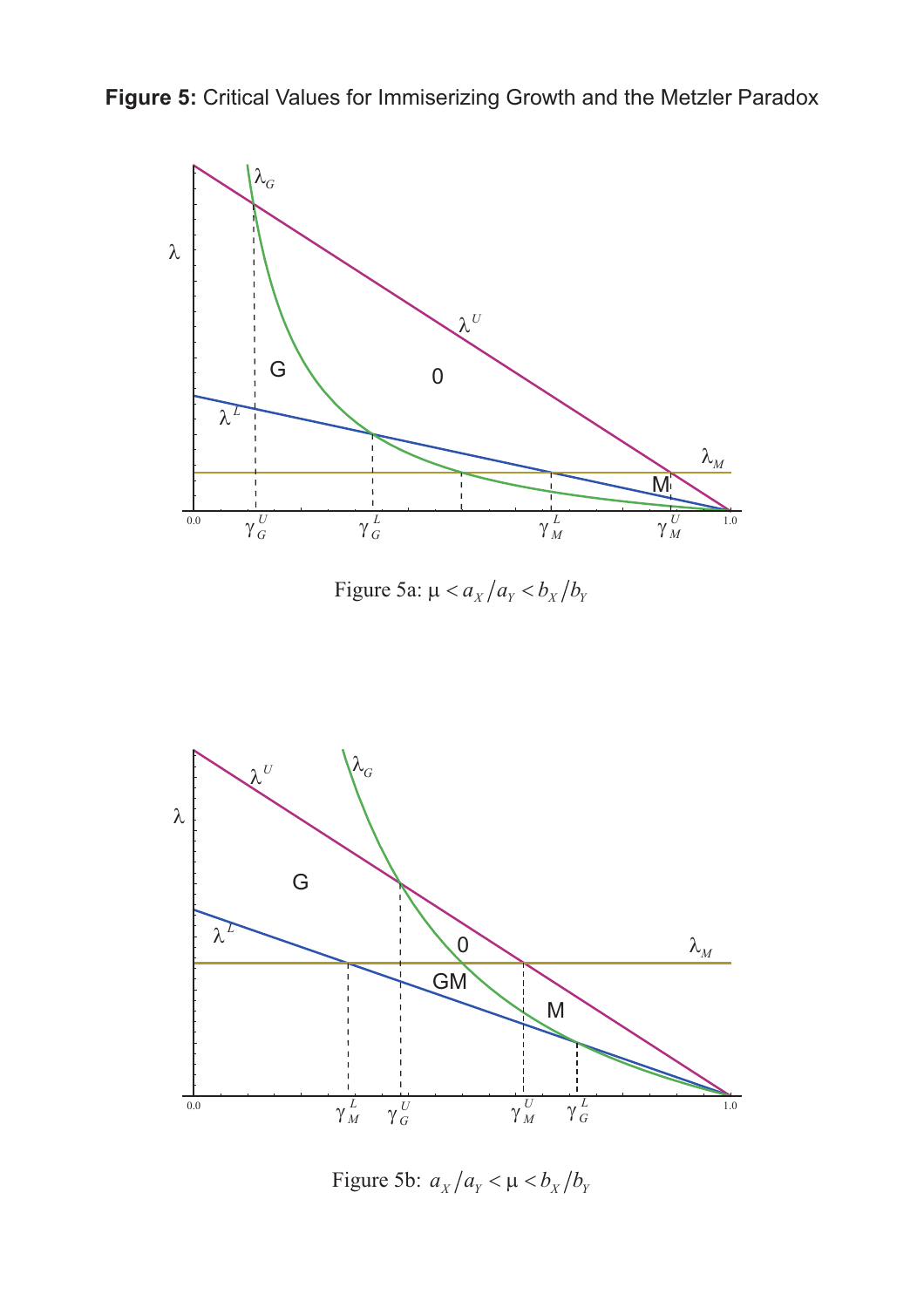

Figure 5c:  $a_X/a_Y < b_X/b_Y < \mu$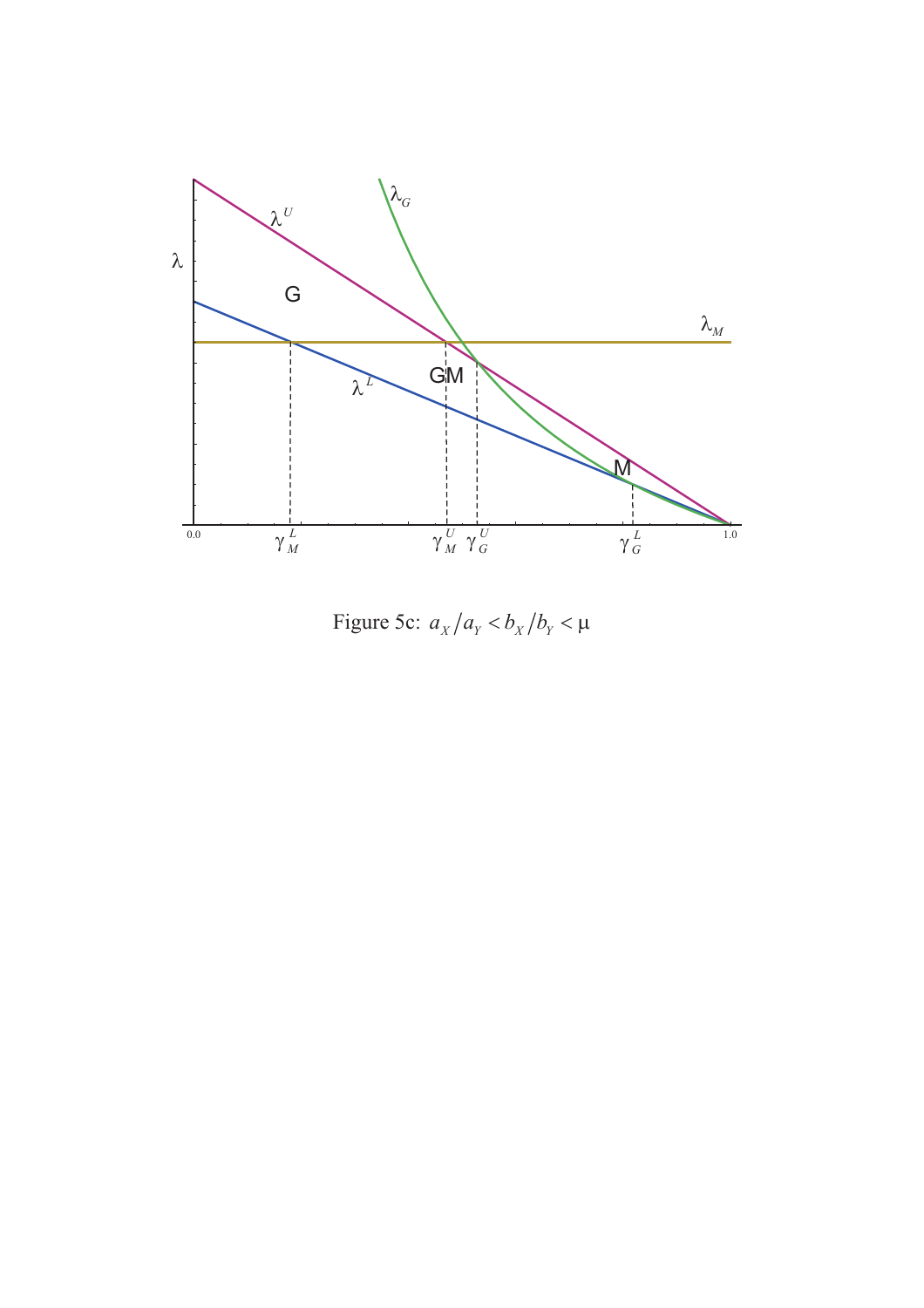

**Figure 6:** Offer Curves with an Import Tariff